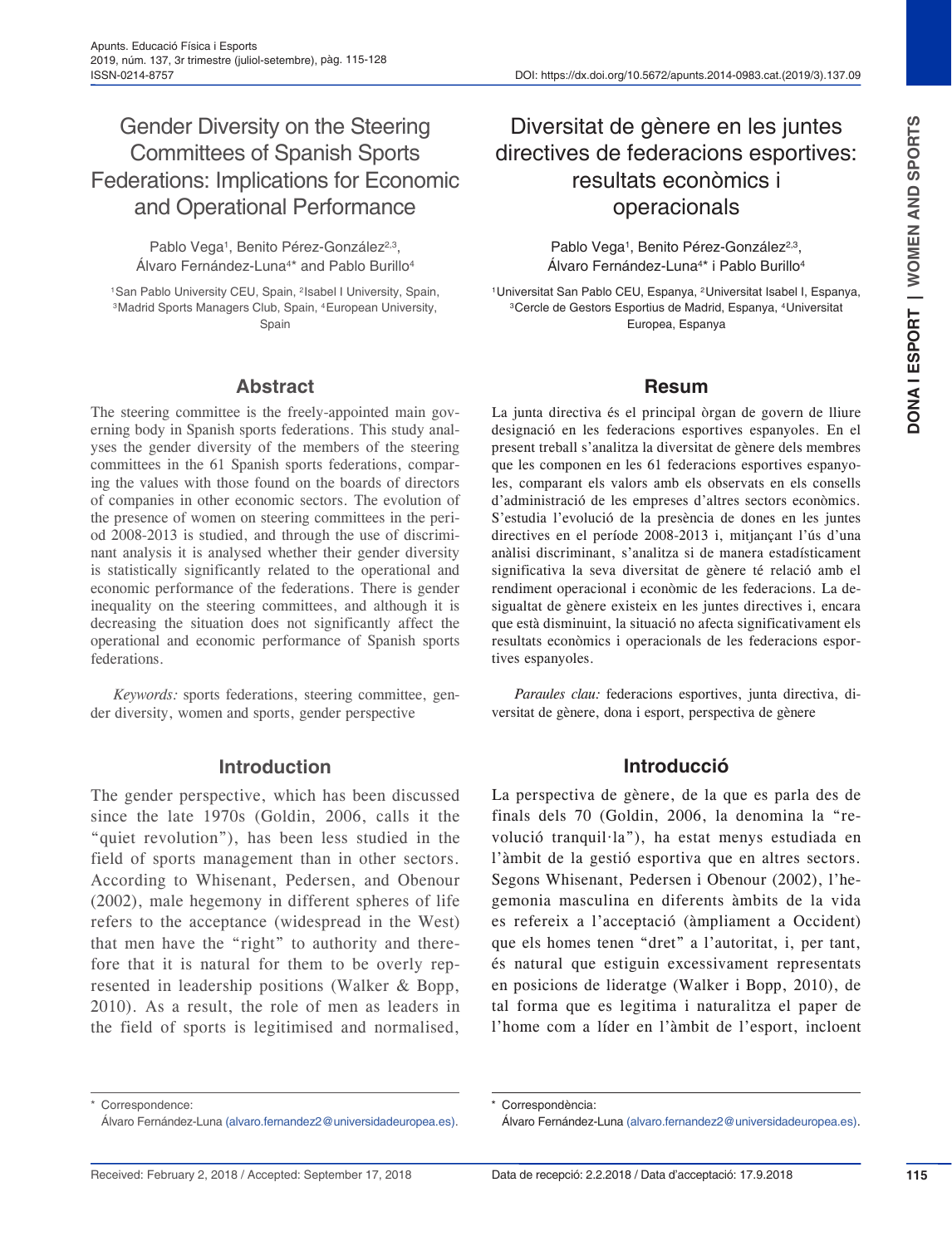The sphere of work is one of the fields of the keenest interest for studies from the gender perspective. Likewise, within these studies ones that analyse the reasons for both vertical and horizontal job segregation are of particular interest (Castaño, 2009). Horizontal job segregation refers to certain people's difficulty in accessing professions where there are strong stereotypes; therefore, horizontal segregation against women occurs in jobs in which a male role is stipulated. Likewise, vertical segregation refers to women's difficulty in accessing jobs at the higher echelons. Oftentimes, companies undertake promotion processes to senior management using informal mechanisms which end up benefitting men over women, which has come to be called the "glass ceiling" (Alimo-Metcalfe, 1995).

Sports federations are the crux of competitive sports in almost all countries. Even though they are often not-for-profit bodies which have been delegated public functions, their management tends to be based on principles similar to those governing companies in any other economic sector: excellence, efficiency, good governance, etc.

#### **The economic importance of federations in sports**

Within the governing bodies of federations, the steering committee is the main freely-appointed organ: the president of the federation chooses its members. As stipulated in Order ECI/3567/2007 of 8 December 2007, the other main governing bodies of federations (president, general assembly and executive committee) have to be elected by free and secret ballot.

To make sports federations more comparable with companies in other economic sectors, the steering committee can be considered the governing body which most closely resembles boards of directors of corporate enterprises.

Gender diversity on boards of directors in Spain has been studied previously. Mateos, Gimeno, and Escot (2010) showed that only 6.61% of the board members of the 1085 largest Spanish companies were women, with 76.5% of companies having an

tant modalitats masculines com femenines (Walker i Bopp, 2010).

L'àmbit laboral és un dels camps de més interès per als estudis de perspectiva de gènere. Alhora, dins d'aquests estudis, són d'especial interès els que analitzen els motius de la segregació laboral tan vertical com horitzontalment (Castaño, 2009). L'horitzontal fa referència a la dificultat que tenen certes persones a l'hora d'accedir a professions on existeixen forts estereotips. La segregació horitzontal cap a les dones es produeix, per tant, en llocs en els quals està estipulat un rol masculí. Així mateix, la segregació vertical fa referència a la dificultat de les dones per a accedir als llocs més alts de l'escalafó. Sovint, les empreses duen a terme processos de promoció a l'alta direcció amb mecanismes de caràcter no formal que acaben beneficiant els homes enfront de les dones, la qual cosa s'ha anomenat el "sostre de vidre" (Alimo-Metcalfe, 1995).

Les federacions esportives són l'eix de l'esport competitiu en la pràctica totalitat dels països. Malgrat que habitualment són organismes amb funcions públiques delegades i sense ànim de lucre, la seva gestió hauria de basar-se en principis similars als d'empreses de qualsevol altre sector econòmic: excel·lència, eficiència, bon govern, etc.

#### **La importància econòmica de l'àmbit federatiu en l'esport**

Dins dels òrgans de govern de les federacions, la junta directiva és el principal òrgan de lliure designació: és el president de la federació el que en selecciona els membres. Tal com estableix l'Ordre ECI/3567/2007, de 8 de desembre, els altres òrgans principals de govern de les federacions (president, assemblea general i comissió delegada) han de triar-se per sufragi lliure i secret.

Per a assimilar les federacions esportives amb les empreses d'altres sectors econòmics, es pot considerar que la junta directiva és l'òrgan de govern que més s'assembla als consells d'administració de les societats de capital.

La diversitat de gènere en els consells d'administració a Espanya ha estat estudiada amb anterioritat. Mateos, Gimeno i Escot (2010) van mostrar que només el 6.61% dels consellers de les 1085 empreses espanyoles més grans eren dones, amb un 76.5%

**DONA I ESPORT | WOMEN AND SPORTS**

ONA I ESPORT | WOMEN AND SPORTS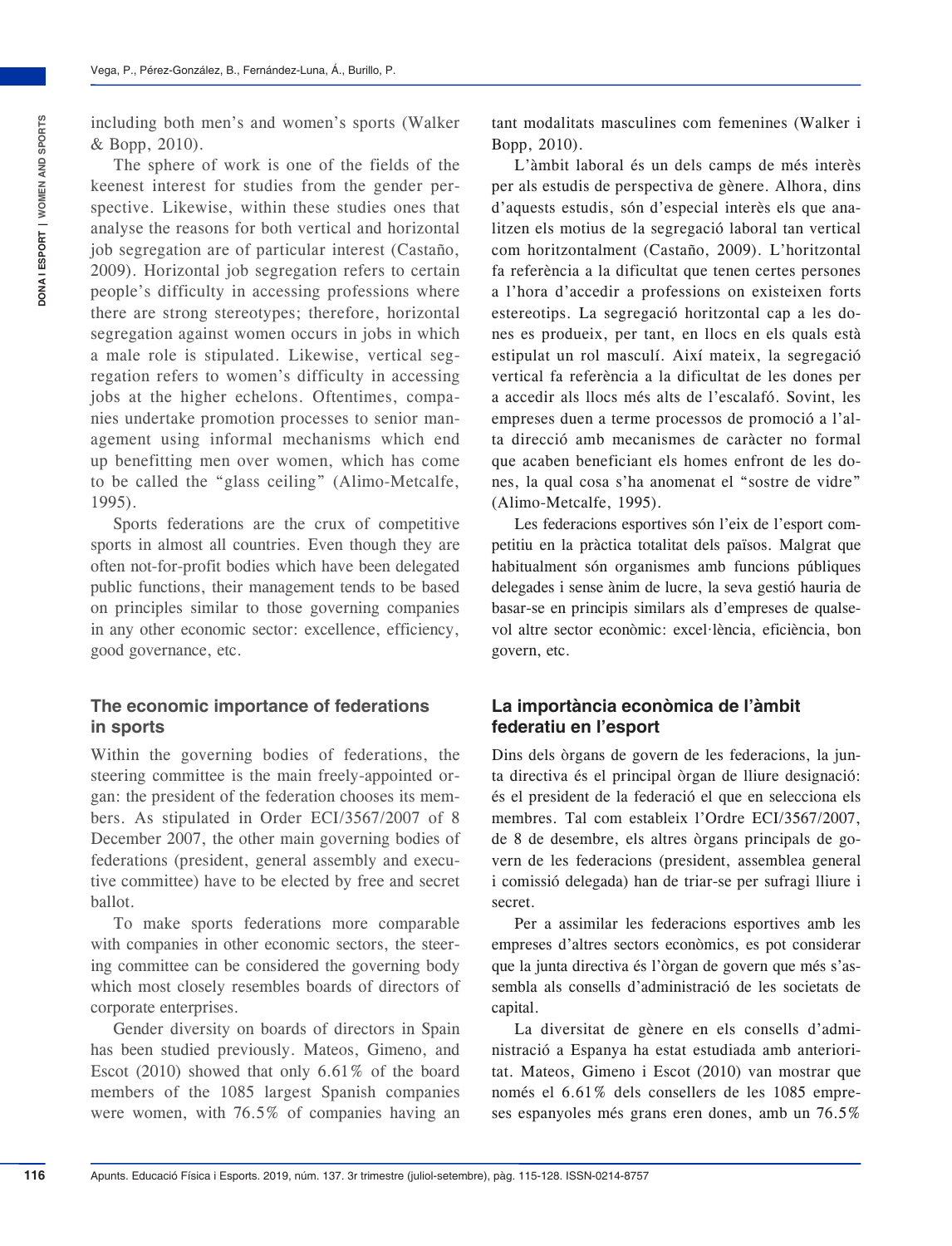exclusively male board of directors. Another previous study (Gómez, 2005) had found similar figures in Spanish companies quoted on the stock market, with 4.04% female representation and 68.07% of boards with only male members.

These figures are far from the recommendation contained in Law 3/2007 of 22 March 2007 on the effective equality of men and women, which sought to reach a figure of 40% of women on the boards of directors of companies listed on the Ibex 35 and those with more than 250 employees by 2015. The law does not provide for sanctions, but it does envisage incentives for companies that meet this target.

Internationally, several European Union member states have passed laws on this matter (Palomo, García, Gutiérrez, & Fernández, 2013). On 11 November 2012, the European Commission presented a proposed directive to ensure that the less represented gender would account for 40% of non-executive positions on boards of directors of companies quoted on the stock market by 2020 (European Commission, 2012a), and this was approved by the European Parliament in November 2013.

Within the European Union there are major differences among countries. Women account for 27% of the boards of directors in the largest companies in Finland, 26% in Latvia and 25% in Sweden, but in contrast only 3% in Malta, 4% in Cyprus and 5% in Hungary (European Commission, 2012b). Incentives through regulated quotas as in Norway (Ahern & Dittmar, 2012), corporate codes as in Sweden and Finland (ILO, 2012) and public-private cooperation programmes as in the United States of America (Dobbin & Kalev, 2007) have proven to have positive effects on gender equality.

In the literature there is evidence of the advantages of gender equality and its benefits for productivity from both a microeconomic (Burgess & Tharenou, 2002) and macroeconomic (Loko & Diouf, 2009) perspective. These results are particularly conclusive with the presence of women in managerial posts in innovative companies (Berenguer, Cerver, Torre, & Torcal, 2004; Dezso & Ross, 2011). The unique features of both sexes' management style have also been studied, bearing in mind the preferences towards risk, competition d'empreses amb un consell exclusivament masculí. En un estudi anterior (Gómez, 2005) s'havien observat xifres similars en les empreses espanyoles cotitzades, un 4.04% de representació femenina i un 68.07% de consells completament masculins.

Són xifres molt allunyades de la recomanació establerta per la Llei 3/2007, de 22 de març, per a la igualtat efectiva de dones i homes, que pretén que s'aconsegueixi una quota del 40% en els consells d'administració de les societats de l'Ibex 35 i de les quals tenien més de 250 empleats l'any 2015. La Llei no preveu sancions, però sí incentius per a les quals ho compleixin.

En l'àmbit internacional, diversos estats membres de la Unió Europea han legislat sobre la matèria (Palomo, García, Gutiérrez, i Fernández, 2013). La pròpia Comissió Europea va presentar l'11 de novembre de 2012 una proposta de directiva amb l'objectiu que el gènere menys representat suposi el 40% dels llocs no executius dels consells d'administració de les empreses cotitzades en Borsa l'any 2020 (European Commission, 2012a), sent aprovada pel Parlament Europeu al novembre de 2013.

Cortinue, a Approach is trime to the simulation in one of treats in the step range of the step range of the step range of the step range of the step range of the step range of the step range of the commonlistica in the com Dins de la mateixa Unió Europea existeixen grans diferències entre països. Les dones representen el 27% en els consells d'administració de les grans empreses de Finlàndia, el 26% a Letònia, o el 25% a Suècia, però davant d'això només suposen el 3% a Malta, el 4% a Xipre o el 5% a Hongria (European Commission, 2012b). Els incentius bé sigui mitjançant quotes regulades, com a Noruega (Ahern i Dittmar, 2012); mitjançant codis corporatius, com a Suècia o Finlàndia (ILO, 2012), o amb programes de cooperació publicoprivats, com als Estats Units d'Amèrica (Dobbin i Kalev, 2007), han demostrat tenir efectes positius en la igualtat de gènere.

En la bibliografia científica hi ha evidències sobre la conveniència de la igualtat de gènere i els seus beneficis en termes de productivitat, tant des d'una perspectiva microeconòmica (Burgess i Tharenou, 2002), com des d'una macroeconòmica (Loko i Diouf, 2009). Aquests resultats són particularment concloents amb la presència de dones en llocs directius d'empreses d'innovació (Berenguer, Cerver, Torre i Torcal, 2004; Dezso i Ross, 2011). També s'han estudiat les característiques diferenciadores de tots dos sexes en els estils de gestió, tenint en compte les preferències cap al risc, la competició o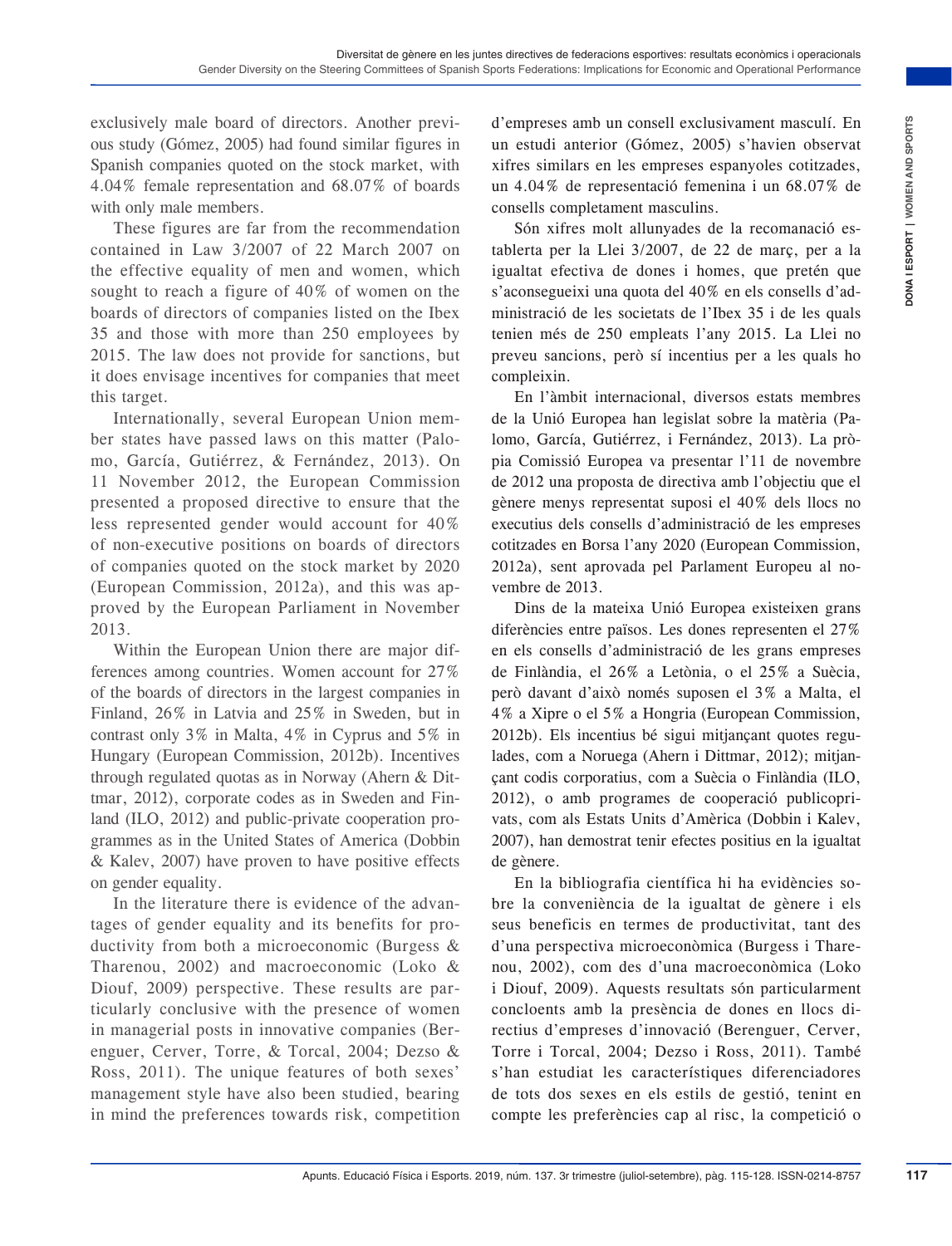and negotiation (Croson & Gneezy, 2009) and the influence of age in the gender diversity of new hires (Petit, 2007). In Spain, female executives tend to have a somewhat higher educational level than their male counterparts and there are more internal promotions among women than men (Castaño, 2009). Lombardo and Verge (2017) clearly distinguish between the coercion that exists when implementing gender quotas in the political sphere and the business world; while in politics there is "strong" regulation, in business the coercion is "weak". Companies' discursive strategies show a certain resistance to adopting equality quotas (Meier, 2014).

In the field of sports, studies have been conducted on both sports practise and gender (Castillo-Andrés, Campos-Mesa, & Ries, 2013; Puig & Soler, 2004) and on the diversity of sports entities (Alfaro, Vázquez, Gallardo, & Ferro, 2012; 2013; Castañón Rodríguez, 2007; Devís-Devís, Valenciano, Villamón, & Pérez-Samaniego, 2010; Piedra, 2008; Fernández, 2015; Hall, 2004). For example, being a coach of football teams seems to be a male preserve worldwide. Female coaches of men's teams are a rare exception, while male coaches of female football teams are the rule (Pfister, 2013). In Spanish sports federations, the presence of women on governing bodies in 2004 and 2005 was analysed (Robles & Escobar, 2006) and specific gender analysis was conducted in certain sports such as football, rowing and ski jumping (Tusell, 2009). However, there are no previous studies on gender diversity and the economic and operational performance of federations. In the realm of large international sports organisations there are just a handful of women in executive positions, even though there is a concern to show that they are working on diversity (Pérez González, 2016). In 2018, the International Olympic Committee only had 28 women among its 97 members (IOC, 2018), while the Spanish Olympic Committee (COE) has 2 women in executive positions, and of the total of 119 members, only 15 are women (COE, 2018).

In consequence, leadership in sports has become achieving posts that are mainly held by and for men. Women's historic lack of representation suggests discriminatory repercussions and results in the treatment, access and representation of negociació (Croson i Gneezy, 2009), o la influència de l'edat en la diversitat de gènere de les noves contractacions (Petit, 2007). A Espanya, la formació acadèmica de les directives és una mica superior a la dels directius, i hi ha més ascensos de promoció interna en dones que en homes (Castaño, 2009). Lombardo i Verge (2017) diferencien clarament la coerció que existeix a l'hora d'implantar quotes de gènere en l'àmbit polític i en l'àmbit empresarial. Mentre que en política existeix una regulació "forta", en l'àmbit de l'empresa la coerció és "feble". Les estratègies discursives en l'empresa presenten una certa resistència a l'adopció d'igualació de quotes (Meier, 2014).

En l'àmbit esportiu s'han realitzat tant estudis sobre pràctica esportiva i gènere (Castillo-Andrés, Campos-Mesa i Ries, 2013; Puig i Soler, 2004) com a sobre la diversitat de les entitats esportives (Alfaro, Vázquez, Gallardo i Ferro, 2012; 2013; Castañón Rodríguez, 2007; Devís-Devís, Valenciano, Villamón i Pérez-Samaniego, 2010; Piedra, 2008; Fernández, 2015; Hall, 2004). Per exemple, a nivell mundial, ser entrenador d'equips de futbol sembla ser un vedat masculí. Les entrenadores d'equips d'homes són una estranya excepció, mentre que els homes són la regla com a entrenadors de futbol femení (Pfister, 2013). En federacions esportives espanyoles, es va analitzar la presència de dones en els òrgans de govern durant els anys 2004 i 2005 (Robles i Escobar, 2006), i també es va desenvolupar una anàlisi específica de gènere en esports concrets com el futbol, el rem o els salts d'esquí (Tusell, 2009), sense que hi hagi cap estudi anterior sobre la diversitat de gènere i els resultats econòmics i operacionals de les federacions. En l'àmbit dels grans organismes internacionals de l'esport hi ha escassetat de dones en els llocs directius, encara que existeix inquietud per a demostrar que s'està treballant en la diversitat (Pérez González, 2016). Al 2018, el COI només compta amb 28 dones entre les seves 97 membres (IOC, 2018), mentre que al COE, hi ha 2 dones dins dels càrrecs directius, i dels 119 membres que en formen part, només 15 d'aquests són dones (COE, 2018).

En conseqüència, el lideratge en l'esport ha esdevingut una lluita per aconseguir llocs ocupats majoritàriament per i per a homes. La falta de representació històrica de les dones suggereix repercussions discriminatòries i resultats en el tractament, l'accés i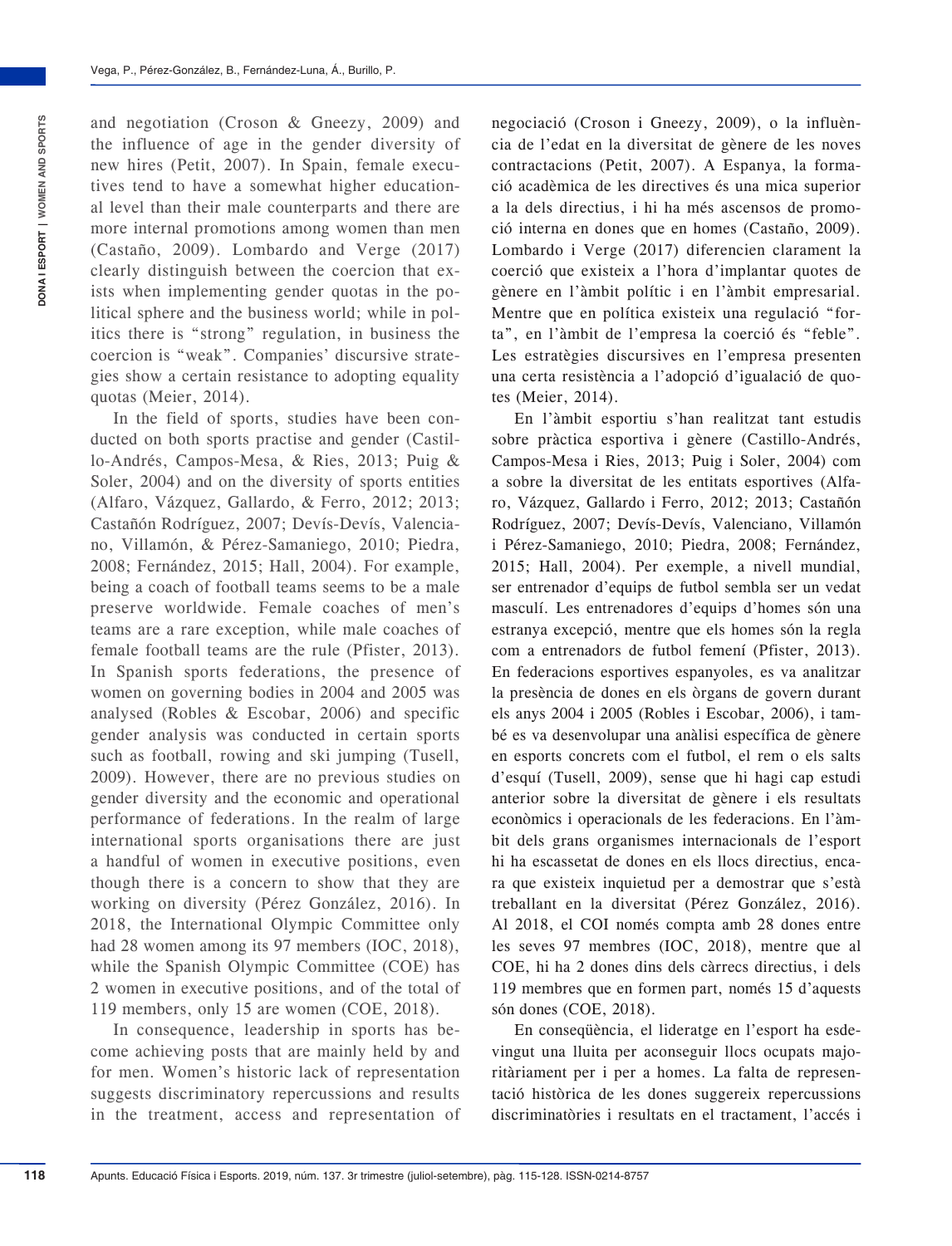women in the sports landscape (Walker & Bopp, 2010). Regarding this issue, the steering committee is the main freely-appointed body of the federations and its members are freely appointed and removed by the president of the federation. This research focuses on analysing the gender diversity of this collegial management body within the Spanish federation system.

The specific objectives of this study were the following:

- To analyse the steering committees of the 61 Spanish sports federations, striving to identify situations of inequality in the gender-based distribution of their respective members both from an aggregate perspective and also based on individualised analysis by federation.
- To study the evolution of the presence of women on the steering committees in the period 2008- 2013, identifying the cases of both positive and negative evolution.
- To compare the gender diversity of the steering committees with gender diversity in the sports licences of their respective sports in order to analyse whether there is a relationship in terms of diversity between the sports sphere and the management sphere in the various sports.
- To analyse whether gender diversity on steering committees has a statistically significant relationship with the operational and economic performance of the federations, measured respectively by the increase in the number of sports licences and the increase in their own income.

#### **Methodology**

The annual reports of federations which the Spanish National Sports Council, the supervisory body of sports in Spain, periodically publishes on the Spanish sports federations section on its website were used to analyse the data on gender diversity on the steering committees of the federations and to analyse the evolution in the number of licences and income of the federations.

The universe consisted of the 61 sports federations in Spain, without counting sports federations la representació de la dona en el paisatge de l'esport (Walker i Bopp, 2010). Sobre aquest mateix tema, la junta directiva és el principal òrgan de lliure designació de les federacions, sent els seus membres designats i revocats lliurement pel president de la federació. Aquesta recerca se centra en l'anàlisi de la diversitat de gènere en el sistema federatiu espanyol d'aquest òrgan col·legiat de gestió.

Els objectius concrets d'aquest treball van ser els següents:

- Analitzar les juntes directives de les 61 federacions esportives espanyoles, tractant d'identificar situacions de desigualtat en la distribució per gènere dels seus respectius membres, tant des d'una perspectiva agregada, com des d'una anàlisi individualitzada per federacions.
- Estudiar l'evolució de la presència de les dones en les juntes directives del període 2008-2013, identificant els casos positius i negatius en aquesta evolució.
- Comparar la diversitat de gènere de les juntes directives amb l'existent en les llicències esportives dels respectius esports, per a analitzar si a nivell de diversitat hi ha una relació entre l'àmbit esportiu i l'àmbit de gestió en els diferents esports.
- Analitzar si la diversitat de gènere en les juntes directives té relació estadísticament significativa amb el rendiment operacional i econòmic de les federacions, mesurats respectivament per l'increment en el nombre de llicències esportives i l'increment d'ingressos propis.

## **Metodologia**

The Constrained Properties of the fisical information of paints and the setting of the setting in the setting in the setting of the setting of the setting of the set of the set of the set of the set of the set of the set o Per a analitzar les dades de diversitat de gènere en la junta directiva de les federacions, així com per a analitzar les evolucions de llicències i ingressos federatius, es van utilitzar els informes anuals de federacions que el Consell Superior d'Esports, organisme supervisor de l'esport a Espanya, publica de manera periòdica en la secció de federacions esportives espanyoles de la seva pàgina web.

L'univers va correspondre a les 61 federacions esportives existents a Espanya, sense comptar les federacions esportives per a discapacitats, que compten amb 865 membres en les seves juntes directives i que han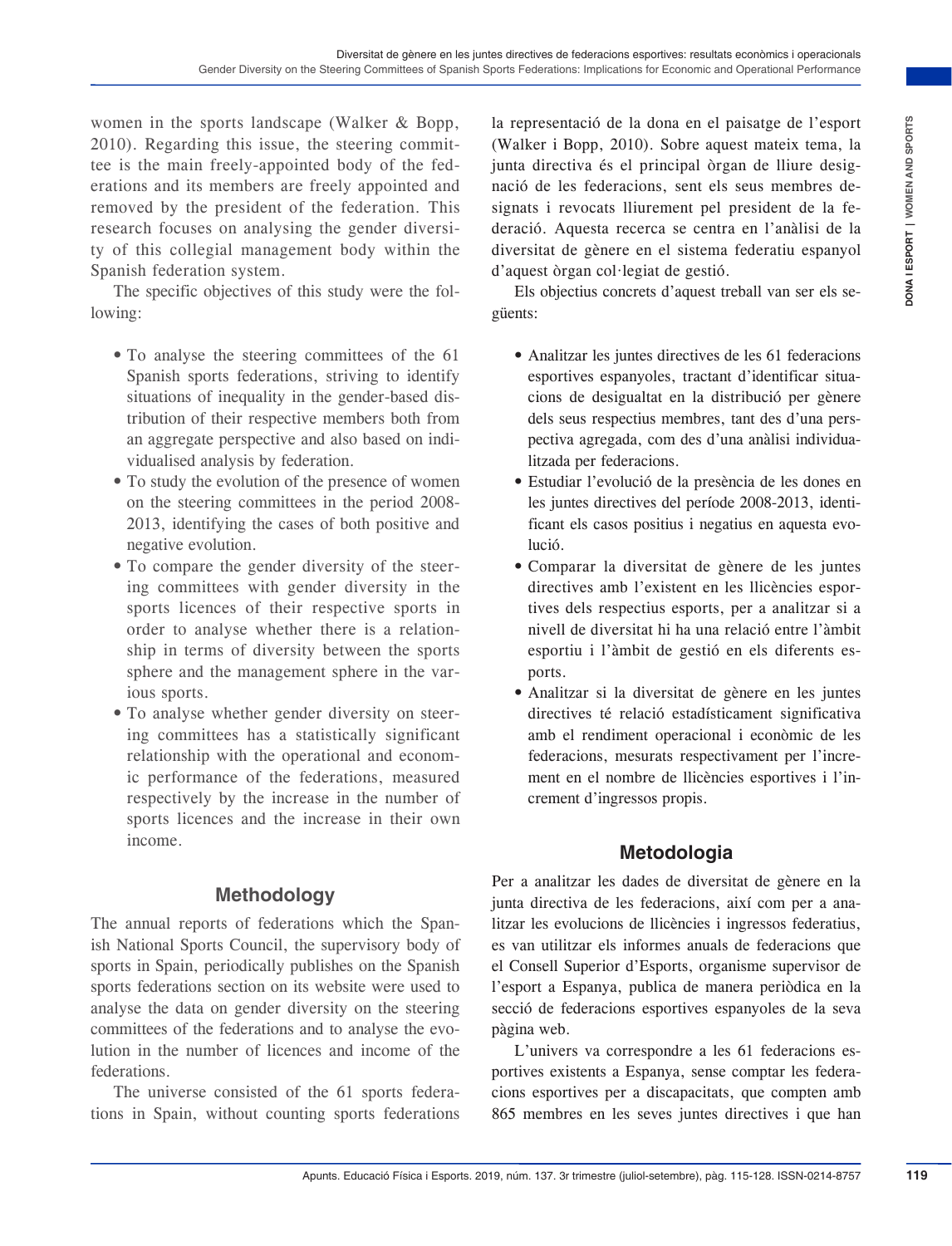for athletes with disabilities, which have 865 members on their steering committees and issued a total of 3 385 341 federation licences in 2013.

The XLSTAT statistical software package from Addinsoft was used to process the data.

First, discriminant analysis was used to study the relationship between the gender diversity on the steering committees of the federations and the economic and operational performance of the federations.

For this study, the federations were classified into two different groups. The first one was made up of federations that had no women or only one woman on their steering committee in 2013, that is, the federations where there was a low incentive to establish gender equality. The second group was made up of the federations which had more than one woman on their committee. Since there were only two discriminatory categories, simple discriminatory analysis was performed. The explanatory variables used in this model were the percentage increase in income in each federation between 2013 and 2014, and the percentage increase in the number of licences during this same period. The goal was to analyse whether these variables were capable of classifying the federations statistically between those with a firm strategy on gender diversity (group 1) and those without (group 2), specifically whether the gender diversity of the federations may have a statistically significant effect on increased income and licences in the federations.

It was decided not to perform analysis of the relationship between gender diversity on the committees and the sports results of the federations due to the difficulty involved in standardising these values among the different federations. Nationally, not all sports have objective records or features which would enable different years to be compared. Furthermore, internationally the frequency of European and world championships is different in each sport. The results in the Olympics as a benchmark event to evaluate the sports results was also discarded since not all the federations included in this study are represented in the Olympics; additionally, the summer Olympics were not held in the target years of the study, 2013 and 2014.

Thus, the discriminant analysis made it possible to segment the federations within previously recognised expedit un total de 3 385 341 llicències federatives en l'exercici 2013.

Per al tractament de dades es va utilitzar el paquet estadístic XLSTAT d'Addinsoft.

En primer lloc, per a l'estudi de la relació entre la diversitat de gènere en les juntes directives de les federacions i els resultats econòmics i operacionals de les federacions es va utilitzar la tècnica de l'anàlisi discriminant.

Per a aquest treball, es van classificar les federacions en dos grups diferenciats. El primer va estar format per les federacions que no comptaven amb dones o que tan sols comptaven amb una dona en la seva junta directiva a l'exercici 2013, és a dir, les federacions en les quals es va observar un baix incentiu cap a l'establiment de la igualtat de gènere. El segon grup va estar format per aquelles federacions que comptaven amb més d'una dona en la seva junta. En haver-hi tan sols dues categories discriminatòries es va realitzar una anàlisi discriminatòria simple. Les variables explicatives utilitzades en aquest model van ser l'increment percentual d'ingressos propis en cada federació entre l'any 2013 i l'any 2014, i l'increment percentual del nombre de llicències en aquest mateix període. Es va tractar d'analitzar si aquestes variables eren capaces de classificar les federacions de manera estadística entre les quals tenen una estratègia ferma sobre diversitat de gènere (grup 1) i les que no la tenen (grup 2). En definitiva, si la diversitat de gènere de les federacions podia tenir un efecte estadístic significatiu en l'increment d'ingressos i de llicències en les federacions.

Es va descartar realitzar una anàlisi de la relació de la diversitat de gènere en les juntes amb els resultats esportius de les federacions per la dificultat que implicava homogeneïtzar aquests valors entre les diferents federacions. A nivell nacional, no tots els esports tenien marques o prestacions objectives que permetessin comparar uns exercicis amb uns altres. I a nivell internacional, la freqüència dels campionats europeus i mundials era diferent en cada esport. També es van descartar els resultats en els JO com a esdeveniment de referència per a la valoració dels resultats esportius ja que no totes les federacions incloses en aquest treball estaven representades i, a més, els anys objecte de la recerca, 2013 i 2014, no coincidien amb anys de celebració dels JO d'estiu.

D'aquesta manera, l'anàlisi discriminant va permetre segmentar les federacions dins de grups prèviament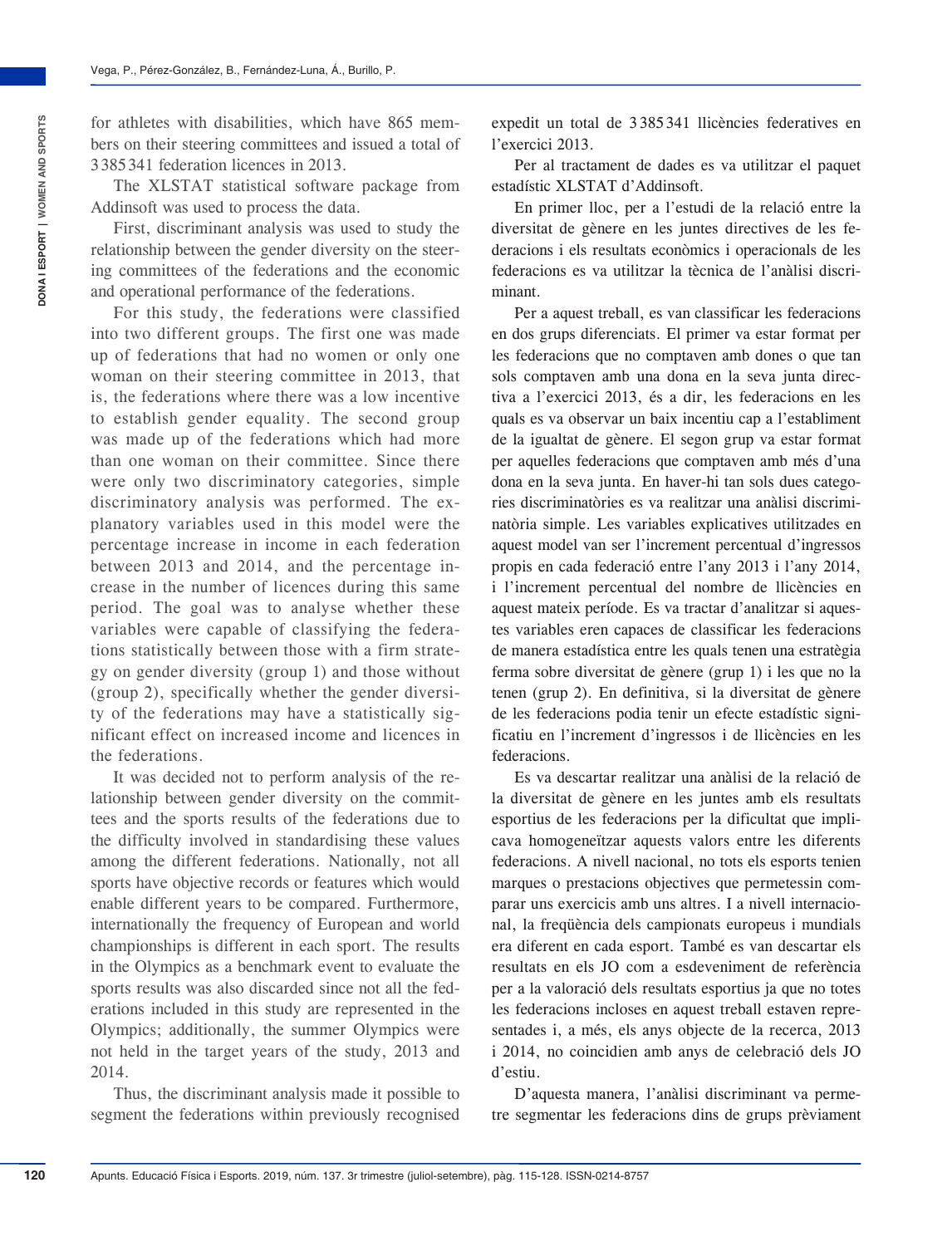groups (Hair, Anderson, Tatham, & Black, 2005), so an ad-hoc classification was made within the study subjects which was later analysed to check whether the grouping matched the statistical requirements needed.

Once the federations had been classified into their respective groups and the simple discriminant function was performed with the assistance of the XLSTAT statistical software, Wilks' lambda distribution was obtained to ascertain the proportion of the total variance of the discriminant scores which was not explained by the differences among groups. To confirm the values of the Wilks' lambda distribution test, two more tests were performed to add reliability to the results of the discriminant analysis, namely Kullback's test and Box's M test.

#### **Results**

103 of the 865 members of the steering committees of the Spanish sports federations in 2013 were female, which means 11.9% of total members. The sports federations with the highest presence of women on their steering committee appear in Table 1.

With regard to evolution in the period 2008-2013, in 2008, 85 of the 862 members of the steering committees of Spanish sports federations were women, which meant 9.9% of total members. Therefore, an overall 2.0% improvement was found over these five years, which means an improvement of 0.4 percentage points per year.

During this period, 32 federations increased and 18 decreased the percentage of women on their steering committees. The modern pentathlon federation went from having no women on its steering

Table 1

*Spanish sports federations with highest presence of women on their steering committee. 2013* (CSD, 2014)

| Federation | $%$ women<br>Steering<br>committee | No.<br>women | Total<br>members |
|------------|------------------------------------|--------------|------------------|
| Gymnastics | 61.5%                              | 8            | 13               |
| Ice sports | 50.0%                              | 2            | 4                |
| Pétangue   | 33.3%                              | 5            | 15               |
| Skating    | 29.4%                              | 5            | 17               |
| Fencing    | 27.3%                              | 3            | 11               |
|            |                                    |              |                  |

reconeguts (Hair, Anderson, Tatham i Black, 2005), per la qual cosa es va realitzar una classificació *ad hoc* dins dels subjectes d'estudi i, posteriorment, es va analitzar per a comprovar si l'agrupació s'ajustava als requisits estadístics necessaris.

Am R. Believe, 2005), reconsensite in the consensite in the subject of the consensite in the conservation of the subject of the subject of the subject of the subject of the subject of the subject of the subject of the subj Una vegada classificades les federacions en els respectius grups i realitzada la funció discriminant simple amb l'ajuda del paquet estadístic XLSTAT, es va obtenir l'estadístic Lambda de Wilks per a conèixer la proporció de la variància total de les puntuacions discriminants que no va ser explicada per les diferències entre grups. Per a confirmar els valors de la prova Lambda de Wilks, es van realitzar dues proves més per a afegir fiabilitat als resultats de l'anàlisi discriminant: la de Kullback i la de Box.

#### **Resultats**

Dels 865 membres que en l'exercici 2013 formaven les juntes directives de les federacions esportives espanyoles, 103 eren dones, la qual cosa va representar un 11.9% del total dels membres. Les federacions esportives amb major presència de dones en la seva junta directiva apareixen a la taula 1.

Respecte a l'evolució en el període 2008-2013, en l'exercici 2008, 85 dels 862 membres de les juntes directives de les federacions esportives espanyoles eren dones, la qual cosa significava un 9.9% del total. Es va observar, per tant, una millora del 2.0% en termes totals en aquests cinc anys, és a dir, una millora de 0.4 punts percentuals a l'any.

En aquest període, 32 federacions van millorar el percentatge de dones en la seva junta directiva i 18 el van reduir. La federació de pentatló modern va passar de no comptar amb dones en la seva junta directiva a fer-ho en

Taula 1

| Federacions esportives espanyoles amb major percentatge de |
|------------------------------------------------------------|
| presència de dones en la junta directiva. Exercici 2013    |
| (CSD, 2014)                                                |

| Federació      | % Dones<br>junta<br>directiva | Nre.<br>dones | Nre. total<br>membres JD |
|----------------|-------------------------------|---------------|--------------------------|
| Gimnàstica     | 61.5%                         | 8             | 13                       |
| Esports de gel | 50.0%                         | 2             | 4                        |
| Petanca        | 33.3%                         | 5             | 15                       |
| Patinatge      | 29.4%                         | 5             | 17                       |
| Esgrima        | 27.3%                         | 3             | 11                       |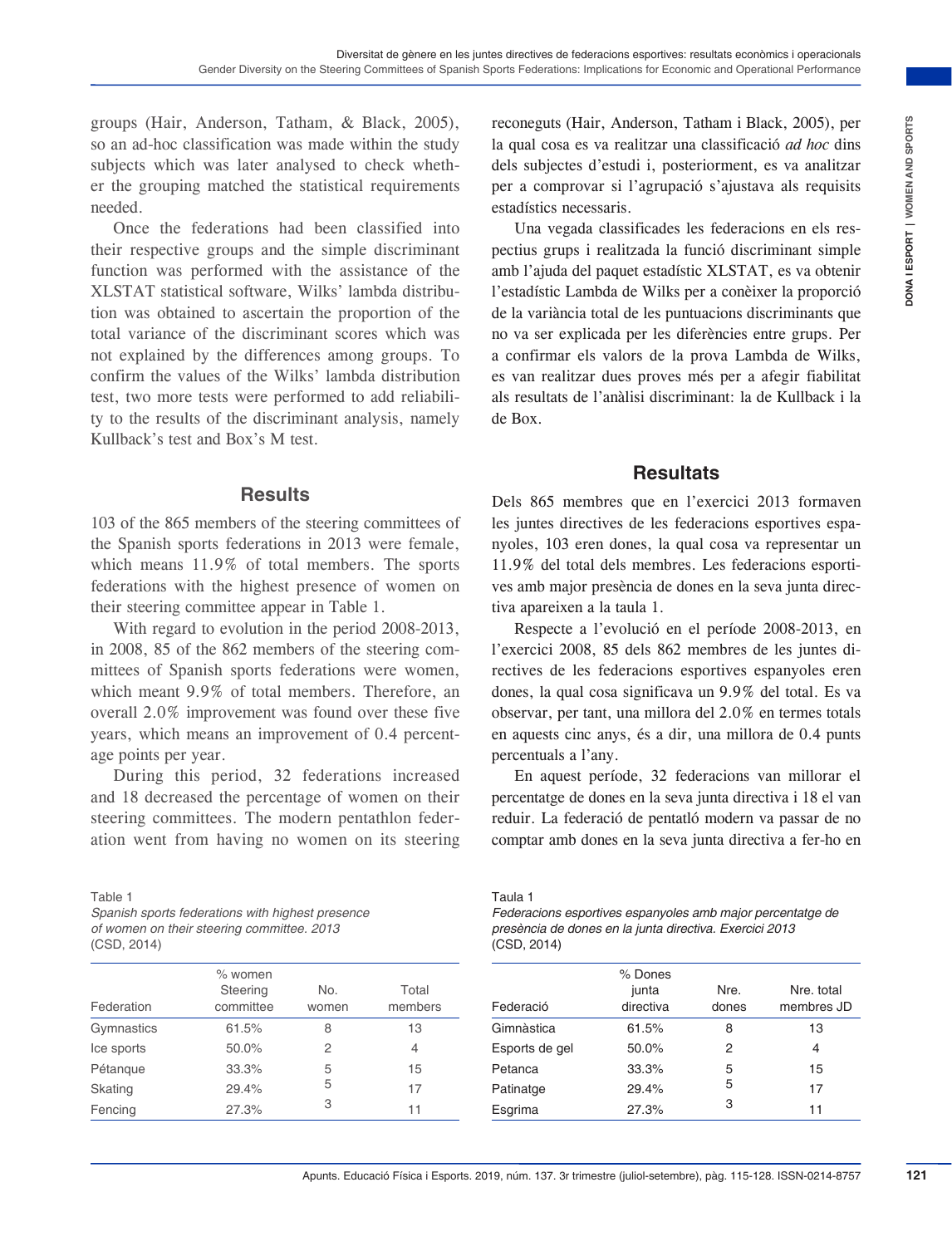committee to having 22.2% women, and the skating federation went from 8.3% to 29.4%. On the negative side, the orienteering federation went from having 42.9% women to 16.7%, and the canoeing federation went from 25.0% to 7.1%.

In the comparison with sports licences in 2013, 21.0% of them in Spain – 709445 out of 3385341 – were female compared to 11.9% female positions on the steering committees; that is, a difference of 9.1 percentage points (with a standard deviation of 0.163). In 2008, 20.1% of sports licences were female and 9.9% of the members of the steering committees were female as well, so it could be observed that both percentages were evolving positively in that the gap between both values was closing.

Individualised analysis of the federations showed that 16 federations had a higher percentage of women on their steering committee than in their sports licences, but the opposite held true in 44 of the federations.

Table 2 shows the most extreme disparities between the percentage of women on steering committee and the percentage of female licences for that sport in Spanish sports federations.

There were three federations in which the post of president was held by a woman, specifically the federations for ice sports, pétanque and surf life saving. In two of these federations (ice sports and pétanque), the presence of women on the steering committee was higher than the percentage of female licences.

Table 2 *Percentage of women on the steering committee compared to female licences by sport. 2013* (CSD, 2014)

| Federation                | $\%$ women on the<br>steering committee       | % female licences<br>over the total |
|---------------------------|-----------------------------------------------|-------------------------------------|
| on the steering committee | Federations with a higher positive difference |                                     |
| <b>Boxing</b>             | 25.0%                                         | 6.5%                                |
| <b>Billiards</b>          | 16.7%                                         | 1.2%                                |
| Chess                     | 20.0%                                         | 5.7%                                |
| in sports licences        | Federations with a higher positive difference |                                     |
| Volleyball                | 5.6%                                          | 71.5%                               |
| Horseback riding          | 10.0%                                         | 67.2%                               |
| Taekwondo                 | $0.0\%$                                       | 39.1%                               |

un percentatge del 22.2%, i la federació de patinatge, va passar d'un 8.3% a un 29.4%. En el costat negatiu, la Federació d'orientació va passar de tenir un 42.9% de presència femenina a un 16.7%, i la federació de piragüisme va passar d'un 25.0% a un 7.1%.

En la comparació amb les llicències esportives el 2013, el 21.0% a Espanya –709 445 de 3 385 341– eren femenines, enfront d'un 11.9% de càrrecs femenins en les juntes directives; és a dir una diferència de 9.1 punts percentuals (amb una desviació típica del 0.163). L'any 2008 hi havia un 20.1% de llicències esportives femenines i un 9.9% de membres femenins en les juntes directives, per la qual cosa es va poder observar que tots dos percentatges estaven evolucionant positivament; la bretxa entre tots dos valors s'estava escurçant.

Una anàlisi individualitzada de federacions va mostrar que 16 federacions presentaven major percentatge de dones en la seva junta directiva que entre les seves llicències esportives, però en 44 federacions va ocórrer el contrari.

A la taula 2 es presenten els casos més extrems de disparitat entre el percentatge de dones en la junta directiva i el percentatge de llicències femenines per a aquest esport en les federacions esportives espanyoles.

Existien tres federacions en les quals el càrrec de president va ser ocupat per una dona, en concret en les federacions dels esports de gel, petanca, i salvament i socorrisme. En dos d'aquestes federacions (gel i petanca), la presència de dones en la junta directiva va ser superior al percentatge de llicències femenines.

#### Taula 2

*Percentatge de dones en junta directiva en relació amb llicències femenines, per esport. Exercici 2013* (CSD, 2014)

| Federació                | % Dones<br>a la junta directiva           | % Llicències femenines<br>sobre el total |
|--------------------------|-------------------------------------------|------------------------------------------|
| a la junta directiva     | Federacions amb major diferència positiva |                                          |
| Boxa                     | 25.0%                                     | 6.5%                                     |
| Billar                   | 16.7%                                     | 1.2%                                     |
| Escacs                   | 20.0%                                     | 5.7%                                     |
| en Ilicències esportives | Federacions amb major diferència positiva |                                          |
| Voleibol                 | 5.6%                                      | 71.5%                                    |
| Hípica                   | 10.0%                                     | 67.2%                                    |
| Taekwondo                | 0.0%                                      | 39.1%                                    |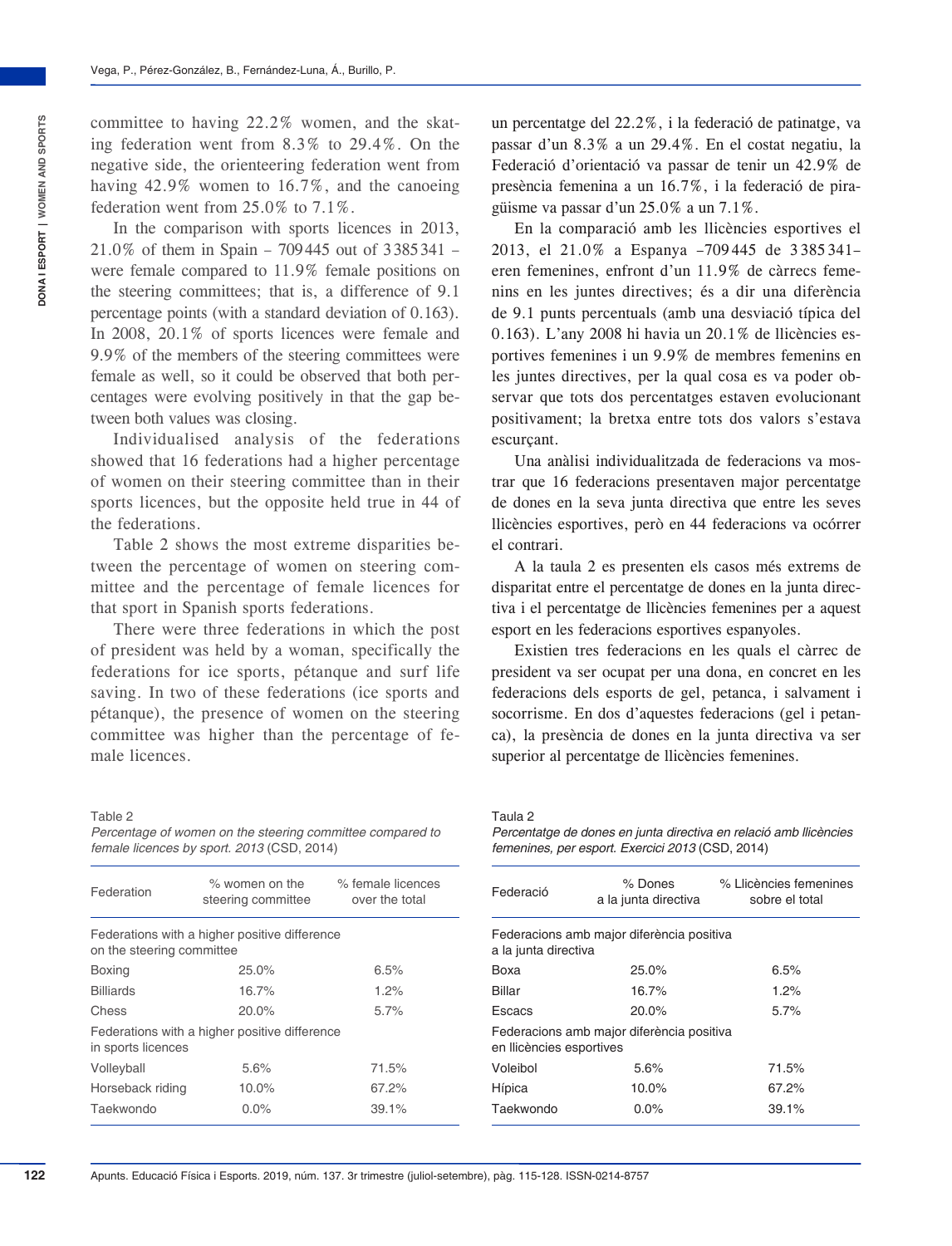Diversitat de gènere en les juntes directives de federacions esportives: resultats econòmics i operacionals Gender Diversity on the Steering Committees of Spanish Sports Federations: Implications for Economic and Operational Performance

| Table 3<br>Results of the Wilks' lambda distribution test                                                                                                                                                                                                                                                                                                                                                                                                                                                                                                                                                                                                                                                                                                                                                                                                                                                                                                                                                                                                                                                                                                                                                                                                                                                                                                                                                                                                                                                                                                                                                                                                                                                                                                                                                                                                                  |                                                                                                                                                                                                            | Taula <sub>3</sub><br>Resultats de la prova Lambda del Wilks                                                                                                                                                                                                                                                                                                                                                                                                                                                                                                                                                                                                                                                                                                                                                                                                                                                                                                                                                                                                                                                                                                                                                                                                                                                                                                                                                                                                                                                                                                                                                                                                                                                                                                                                                                                                                                                      |                                                                                                                                                                                                                    |  |  |
|----------------------------------------------------------------------------------------------------------------------------------------------------------------------------------------------------------------------------------------------------------------------------------------------------------------------------------------------------------------------------------------------------------------------------------------------------------------------------------------------------------------------------------------------------------------------------------------------------------------------------------------------------------------------------------------------------------------------------------------------------------------------------------------------------------------------------------------------------------------------------------------------------------------------------------------------------------------------------------------------------------------------------------------------------------------------------------------------------------------------------------------------------------------------------------------------------------------------------------------------------------------------------------------------------------------------------------------------------------------------------------------------------------------------------------------------------------------------------------------------------------------------------------------------------------------------------------------------------------------------------------------------------------------------------------------------------------------------------------------------------------------------------------------------------------------------------------------------------------------------------|------------------------------------------------------------------------------------------------------------------------------------------------------------------------------------------------------------|-------------------------------------------------------------------------------------------------------------------------------------------------------------------------------------------------------------------------------------------------------------------------------------------------------------------------------------------------------------------------------------------------------------------------------------------------------------------------------------------------------------------------------------------------------------------------------------------------------------------------------------------------------------------------------------------------------------------------------------------------------------------------------------------------------------------------------------------------------------------------------------------------------------------------------------------------------------------------------------------------------------------------------------------------------------------------------------------------------------------------------------------------------------------------------------------------------------------------------------------------------------------------------------------------------------------------------------------------------------------------------------------------------------------------------------------------------------------------------------------------------------------------------------------------------------------------------------------------------------------------------------------------------------------------------------------------------------------------------------------------------------------------------------------------------------------------------------------------------------------------------------------------------------------|--------------------------------------------------------------------------------------------------------------------------------------------------------------------------------------------------------------------|--|--|
| Lambda                                                                                                                                                                                                                                                                                                                                                                                                                                                                                                                                                                                                                                                                                                                                                                                                                                                                                                                                                                                                                                                                                                                                                                                                                                                                                                                                                                                                                                                                                                                                                                                                                                                                                                                                                                                                                                                                     | 0.971                                                                                                                                                                                                      | Lambda                                                                                                                                                                                                                                                                                                                                                                                                                                                                                                                                                                                                                                                                                                                                                                                                                                                                                                                                                                                                                                                                                                                                                                                                                                                                                                                                                                                                                                                                                                                                                                                                                                                                                                                                                                                                                                                                                                            | 0.971                                                                                                                                                                                                              |  |  |
| F(vo)                                                                                                                                                                                                                                                                                                                                                                                                                                                                                                                                                                                                                                                                                                                                                                                                                                                                                                                                                                                                                                                                                                                                                                                                                                                                                                                                                                                                                                                                                                                                                                                                                                                                                                                                                                                                                                                                      | 0.852                                                                                                                                                                                                      | F(vo)                                                                                                                                                                                                                                                                                                                                                                                                                                                                                                                                                                                                                                                                                                                                                                                                                                                                                                                                                                                                                                                                                                                                                                                                                                                                                                                                                                                                                                                                                                                                                                                                                                                                                                                                                                                                                                                                                                             | 0.852                                                                                                                                                                                                              |  |  |
| F(vc)                                                                                                                                                                                                                                                                                                                                                                                                                                                                                                                                                                                                                                                                                                                                                                                                                                                                                                                                                                                                                                                                                                                                                                                                                                                                                                                                                                                                                                                                                                                                                                                                                                                                                                                                                                                                                                                                      | 3.156                                                                                                                                                                                                      | F(vc)                                                                                                                                                                                                                                                                                                                                                                                                                                                                                                                                                                                                                                                                                                                                                                                                                                                                                                                                                                                                                                                                                                                                                                                                                                                                                                                                                                                                                                                                                                                                                                                                                                                                                                                                                                                                                                                                                                             | 3.156                                                                                                                                                                                                              |  |  |
| GL <sub>1</sub>                                                                                                                                                                                                                                                                                                                                                                                                                                                                                                                                                                                                                                                                                                                                                                                                                                                                                                                                                                                                                                                                                                                                                                                                                                                                                                                                                                                                                                                                                                                                                                                                                                                                                                                                                                                                                                                            | $\overline{c}$                                                                                                                                                                                             | GL <sub>1</sub>                                                                                                                                                                                                                                                                                                                                                                                                                                                                                                                                                                                                                                                                                                                                                                                                                                                                                                                                                                                                                                                                                                                                                                                                                                                                                                                                                                                                                                                                                                                                                                                                                                                                                                                                                                                                                                                                                                   | 2                                                                                                                                                                                                                  |  |  |
| GL <sub>2</sub>                                                                                                                                                                                                                                                                                                                                                                                                                                                                                                                                                                                                                                                                                                                                                                                                                                                                                                                                                                                                                                                                                                                                                                                                                                                                                                                                                                                                                                                                                                                                                                                                                                                                                                                                                                                                                                                            | 58                                                                                                                                                                                                         | GL <sub>2</sub>                                                                                                                                                                                                                                                                                                                                                                                                                                                                                                                                                                                                                                                                                                                                                                                                                                                                                                                                                                                                                                                                                                                                                                                                                                                                                                                                                                                                                                                                                                                                                                                                                                                                                                                                                                                                                                                                                                   | 58                                                                                                                                                                                                                 |  |  |
| p-value                                                                                                                                                                                                                                                                                                                                                                                                                                                                                                                                                                                                                                                                                                                                                                                                                                                                                                                                                                                                                                                                                                                                                                                                                                                                                                                                                                                                                                                                                                                                                                                                                                                                                                                                                                                                                                                                    | 0.432                                                                                                                                                                                                      | Valor-p                                                                                                                                                                                                                                                                                                                                                                                                                                                                                                                                                                                                                                                                                                                                                                                                                                                                                                                                                                                                                                                                                                                                                                                                                                                                                                                                                                                                                                                                                                                                                                                                                                                                                                                                                                                                                                                                                                           | 0.432                                                                                                                                                                                                              |  |  |
| Alpha                                                                                                                                                                                                                                                                                                                                                                                                                                                                                                                                                                                                                                                                                                                                                                                                                                                                                                                                                                                                                                                                                                                                                                                                                                                                                                                                                                                                                                                                                                                                                                                                                                                                                                                                                                                                                                                                      | 0.05                                                                                                                                                                                                       | Alfa                                                                                                                                                                                                                                                                                                                                                                                                                                                                                                                                                                                                                                                                                                                                                                                                                                                                                                                                                                                                                                                                                                                                                                                                                                                                                                                                                                                                                                                                                                                                                                                                                                                                                                                                                                                                                                                                                                              | 0.05                                                                                                                                                                                                               |  |  |
| versity of the federations' steering committees was<br>related to their economic and operational performance<br>using the discriminant analysis technique. First of all,<br>after performing the Wilks' lambda distribution test<br>(Table 3), the $\lambda$ statistic was quite close to 1, mean-<br>ing that the differences among groups were barely<br>noticeable. The risk of rejecting the null hypothesis<br>being true was 43.2%. That is, according to this anal-<br>ysis there was no relationship between the federa-<br>tions' gender diversity policy and their economic and<br>operational performance.<br>two more tests were performed that complemented<br>the discriminant analysis. In Kullback's test, the ob-<br>served value of the F-distribution was 2.145 and the<br>critical value of the F-distribution was 7.815, with a<br>p-value of 0.543, that is, a 54.3% risk of rejecting<br>the null hypothesis. Meanwhile in Box's M-test, the<br>observed value of the F-distribution was 1.372 and<br>the critical value of the F-distribution was 2.605,<br>with a 24.9% risk of rejecting the null hypothesis.<br>Therefore, these two tests definitively confirmed that<br>the relationship between gender diversity and the<br>economic and operational performance of the federa-<br>tions could not be determined.<br>observations (one per federation) used in the discrim-<br>inant analysis, their <i>a priori</i> and <i>a posteriori</i> classifi-<br>cations, the coordinates of the observations and the<br>square distances.<br>(19 in group 1 and 13 in group 2) were properly<br>classified. This meant 52.4% of the observations, a<br>likelihood that was too low to posit a significant rela-<br>tionship between the <i>a priori</i> and <i>a posteriori</i> classifi-<br>cations, or between the federations' gender diversity | Finally, it was examined whether the gender di-<br>To confirm the values of the Wilks' Lambda test,<br>To break this down further, Table 4 shows the 61<br>Here it was found that 32 of the 61 federations | en les juntes directives de les federacions tenien una re-<br>lació amb els seus resultats econòmics i operacionals,<br>mitjançant la tècnica de l'anàlisi discriminant. En primer<br>lloc, després de realitzar la prova Lambda del Wilks<br>(taula 3), l'estadístic $\lambda$ va estar molt pròxim a 1, per la<br>qual cosa les diferències entre els grups van ser a penes<br>apreciables. El risc de rebutjar la hipòtesi nul·la sent ve-<br>ritable va ser d'un 43.2%. És a dir, segons aquesta anà-<br>lisi, no existia relació entre la política de diversitat de<br>gènere de les federacions i els seus resultats econòmics i<br>operacionals.<br>da de Wilks es van realitzar dues proves més que<br>van complementar l'anàlisi discriminant. En la prova<br>de Kullback es van obtenir uns valors de F observat<br>de 2.145 i de F crític de 7.815, amb un p-valor de<br>0.543 (és a dir, un risc de rebutjar la hipòtesi nul·la<br>del 54.3%). I en la prova de Box es van obtenir uns<br>valors de F observat de 1.372 i de F crític de 2.605,<br>amb un risc de rebutjar la hipòtesi nul·la del 24.9%.<br>Per tant, amb aquestes dues proves es va confirmar de-<br>finitivament que no es podia determinar la relació entre<br>la diversitat de gènere i els resultats econòmics i opera-<br>cionals de les federacions.<br>per federació) utilitzades en l'anàlisi discriminant, les<br>seves classificacions a priori i a posteriori, les coor-<br>denades de les observacions i els quadrats de les dis-<br>tàncies.<br>el grup 2) de les 61 federacions existents van ser classi-<br>ficades correctament. Això significava un 52.4% de les<br>observacions, una probabilitat massa baixa com per a<br>poder plantejar que existia una relació significativa entre<br>les classificacions a priori i a posteriori, o cosa que és<br>el mateix entre la política de diversitat de gènere de les | Finalment, es va estudiar si la diversitat de gènere<br>Per a confirmar els valors de la prova Lamb-<br>A la taula 4, s'aprecien les 61 observacions (una<br>D'aquí es va extreure que 32 (19 en el grup 1 i 13 en |  |  |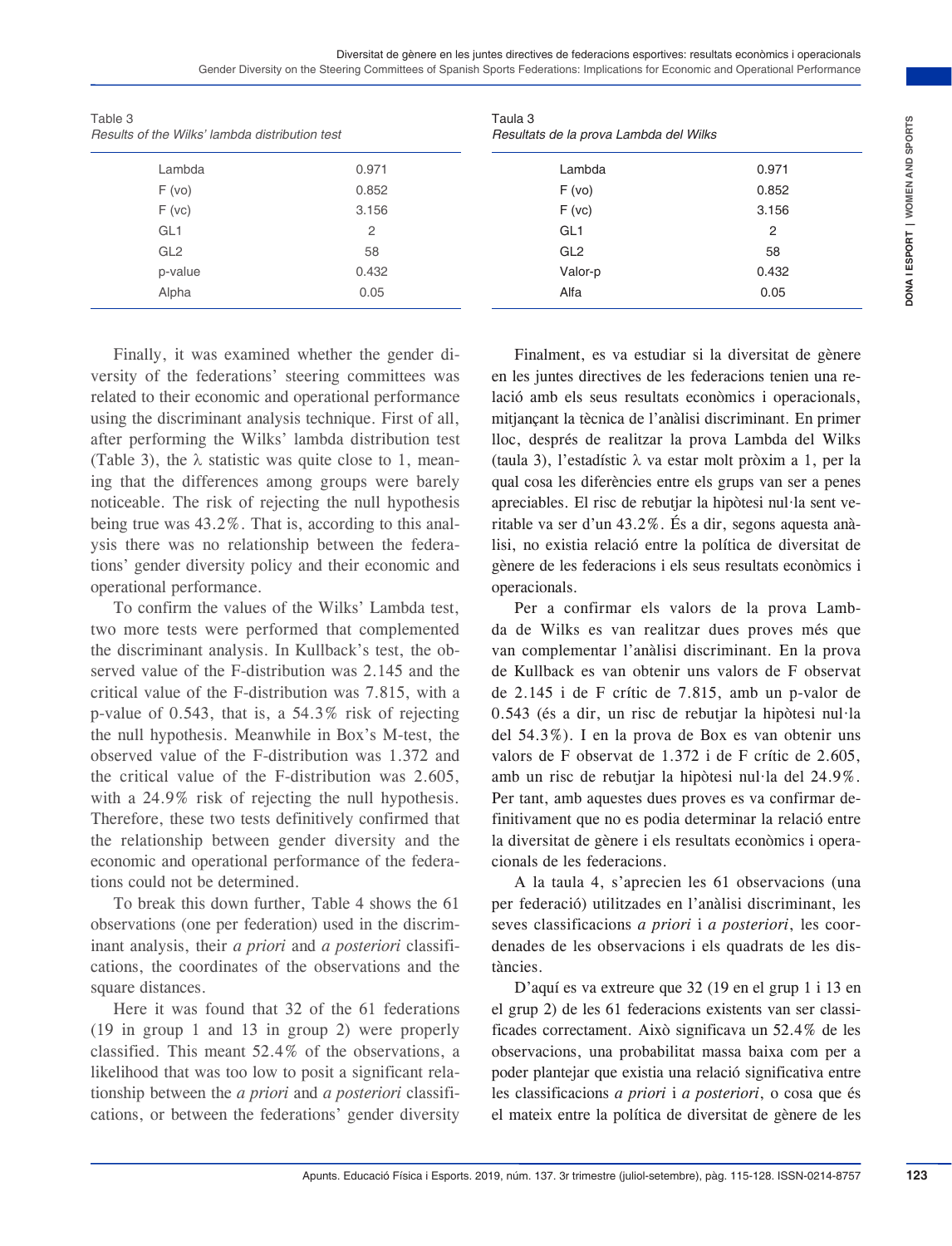Table 4

*Discriminant analysis. Classification of observations*

Taula 4 *Anàlisi discriminant. Classificació de les observacions*

| Federation                   | Federació                | A priori       | A post.                 | Pr(1) | Pr(2) | F <sub>1</sub>    | D <sup>2</sup> (1) | $D^2(2)$ |
|------------------------------|--------------------------|----------------|-------------------------|-------|-------|-------------------|--------------------|----------|
| Underwater activities        | Activitats subaquàtiques | 1              | $\overline{c}$          | 0.473 | 0.527 | $-0.318$          | $-2.312$           | $-2.531$ |
| Air sports                   | Aeronàutica              | 1              | 1                       | 0.992 | 0.008 | 2.903             | 11.859             | 21.385   |
| Chess                        | <b>Escacs</b>            | 2              | $\mathbf{1}$            | 0.547 | 0.453 | 0.313             | $-2.485$           | $-2.110$ |
| <b>Athletics</b>             | Atletisme                | $\overline{2}$ | $\overline{2}$          | 0.477 | 0.523 | $-0.613$          | $-2.000$           | $-2.182$ |
| Motor sports                 | Automobilisme            | $\overline{2}$ | $\overline{2}$          | 0.482 | 0.518 | $-0.129$          | $-2.508$           | $-2.655$ |
| <b>Badminton</b>             | <b>Bàdminton</b>         | 1              | $\mathbf{1}$            | 0.871 | 0.129 | 1.201             | $-0.178$           | 3.637    |
| Sports dancing               | <b>Ball esportiu</b>     | 2              | $\overline{2}$          | 0.473 | 0.527 | $-0.303$          | $-2.331$           | $-2.546$ |
| Basketball                   | Basquetbol               | $\mathbf{1}$   | $\mathbf{1}$            | 0.881 | 0.119 | 0.922             | 0.344              | 4.343    |
| Handball                     | Handbol                  | $\overline{2}$ | $\mathbf{1}$            | 0.548 | 0.452 | $-1.171$          | $-0.790$           | $-0.405$ |
| <b>Baseball and softball</b> | Beisbol i softbol        | $\overline{2}$ | $\mathbf{1}$            | 0.679 | 0.321 | $-0.404$          | $-0.340$           | 1.156    |
| <b>Billiards</b>             | <b>Billar</b>            | $\overline{2}$ | $\mathbf{1}$            | 0.515 | 0.485 | $-0.169$          | $-2.135$           | $-2.012$ |
| <b>Bowling</b>               | <b>Bowling</b>           | $\mathbf{1}$   | $\mathbf{1}$            | 0.662 | 0.338 | 1.014             | $-1.809$           | $-0.469$ |
| Boxing                       | Boxa                     | $\overline{2}$ | $\mathbf{1}$            | 0.663 | 0.337 | 0.631             | $-1.912$           | $-0.562$ |
| Hunting                      | Caça                     | $\mathbf{1}$   | 2                       | 0.460 | 0.540 | $-0.751$          | $-1.907$           | $-2.231$ |
|                              | Ciclisme                 | 1              | $\mathbf{1}$            | 0.507 | 0.493 | 0.094             | $-2.560$           | $-2.507$ |
| Cycling                      |                          | $\mathbf{1}$   |                         |       |       |                   |                    |          |
| Pigeon-breeding              | Columbicultura           |                | $\overline{c}$          | 0.469 | 0.531 | $-0.312$          | $-2.368$           | $-2.614$ |
| Pigeon-fancying              | Columbòfila              | $\mathbf{1}$   | $\overline{2}$          | 0.469 | 0.531 | $-0.305$          | $-2.408$           | $-2.657$ |
| Ice sports                   | Esports de gel           | $\overline{2}$ | $\mathbf{1}$            | 0.708 | 0.292 | $-0.339$          | 0.404              | 2.178    |
| Winter sports                | Esports d'hivern         | $\mathbf{1}$   | $\overline{c}$          | 0.461 | 0.539 | $-0.443$          | $-2.289$           | $-2.600$ |
| Fencing                      | Esgrima                  | $\overline{c}$ | $\mathbf{1}$            | 0.553 | 0.447 | $-1.450$          | $-0.281$           | 0.145    |
| Speleology                   | Espeleologia             | 1              | $\mathbf{1}$            | 0.994 | 0.006 | 2.987             | 13.118             | 23.344   |
| Water skiing                 | Esquí nàutic             | $\mathbf{1}$   | $\mathbf{1}$            | 0.505 | 0.495 | $-0.139$          | $-2.266$           | $-2.227$ |
| Football                     | Futbol                   | 1              | $\overline{2}$          | 0.486 | 0.514 | $-0.111$          | $-2.486$           | $-2.595$ |
| American football            | Futbol americà           | 1              | $\mathbf{1}$            | 1.000 | 0.000 | 3.805             | 17.983             | 43.504   |
| Greyhound racing             | Galgos                   | 1              | $\overline{c}$          | 0.466 | 0.534 | $-0.343$          | $-2.369$           | $-2.642$ |
| Gymnastics                   | Gimnàstica               | $\overline{2}$ | $\overline{c}$          | 0.477 | 0.523 | $-0.730$          | $-1.476$           | $-1.662$ |
| Golf                         | Golf                     | $\overline{2}$ | $\overline{c}$          | 0.459 | 0.541 | $-0.478$          | $-2.237$           | $-2.563$ |
| Wrestling                    | Halterofília             | $\overline{2}$ | $\overline{2}$          | 0.463 | 0.537 | $-0.594$          | $-2.108$           | $-2.406$ |
| Horseback riding             | Hípica                   | $\mathbf{1}$   | $\overline{c}$          | 0.488 | 0.512 | $-0.119$          | $-2.460$           | $-2.558$ |
| Hockey                       | Hockey                   | $\overline{c}$ | $\overline{2}$          | 0.482 | 0.518 | $-0.221$          | $-2.402$           | $-2.548$ |
| Judo                         | Judo                     | $\mathbf{1}$   | $\mathbf{1}$            | 0.731 | 0.269 | 0.686             | $-1.349$           | 0.653    |
| Karate                       | Karate                   | 1              | $\overline{2}$          | 0.471 | 0.529 | $-0.876$          | $-1.679$           | $-1.909$ |
| Kick-boxing                  | Kick-boxing              | 1              | $\overline{c}$          | 0.480 | 0.520 | $-0.153$          | $-2.496$           | $-2.657$ |
| Wrestling                    | Lluita olímpica          | 1              | $\mathbf{1}$            | 0.509 | 0.491 | $-0.132$          | $-2.224$           | $-2.150$ |
| Mountaineering and skiing    | Muntanya i escalada      | $\mathbf{1}$   | $\mathbf{1}$            | 0.503 | 0.497 | 0.087             | $-2.567$           | $-2.541$ |
| Motorcycling                 | Motociclisme             | $\mathbf{1}$   | $\overline{c}$          | 0.463 | 0.537 | $-1.158$          | $-1.085$           | $-1.380$ |
| Speedboat racing             | Motonàutica              | 1              | $\mathbf{1}$            | 0.511 | 0.489 | 0.074             | $-2.508$           | $-2.421$ |
| Swimming                     | Natació                  | $\overline{c}$ | $\overline{c}$          | 0.468 | 0.532 | $-0.826$          | $-1.769$           | $-2.029$ |
| Orienteering                 | Orientació               | $\overline{c}$ | $\overline{c}$          | 0.476 | 0.524 | $-0.319$          | $-2.267$           | $-2.459$ |
| Paddle tennis                | Pàdel                    | $\overline{2}$ | $\mathbf{1}$            |       |       |                   |                    |          |
|                              |                          | $\overline{2}$ |                         | 0.813 | 0.187 | 1.238<br>$-0.218$ | $-0.962$           | 1.971    |
| Skating                      | Patinatge                |                | $\overline{c}$          | 0.474 | 0.526 |                   | $-2.465$           | $-2.671$ |
| Pelota                       | Pilota                   | 1              | $\overline{2}$          | 0.475 | 0.525 | $-0.244$          | $-2.435$           | $-2.637$ |
| Modern pentathlon            | Pentatló modern          | $\overline{c}$ | $\mathbf{1}$            | 0.958 | 0.042 | 2.419             | 6.009              | 12.251   |
| Fishing and casting          | Pesca i càsting          | $\mathbf{1}$   | $\overline{2}$          | 0.462 | 0.538 | $-0.422$          | $-2.285$           | $-2.589$ |
| Pétanque                     | Petanca                  | 2              | 2                       | 0.460 | 0.540 | $-0.510$          | $-2.152$           | $-2.473$ |
| Canoeing                     | Piragüisme               | 1              | $\overline{c}$          | 0.497 | 0.503 | $-0.415$          | $-2.064$           | $-2.085$ |
| Polo                         | Polo                     | 1              | 1                       | 0.569 | 0.431 | 0.477             | $-2.450$           | $-1.897$ |
| Rowing                       | Rem                      | 1              | 1                       | 0.731 | 0.269 | $-0.147$          | 0.173              | 2.168    |
| Rugby                        | Rugbi                    | 1              | 1                       | 0.503 | 0.497 | $-0.661$          | $-1.759$           | $-1.734$ |
| Surf live saving             | Salvament i socorrisme   | 1              | 2                       | 0.457 | 0.543 | $-0.649$          | $-2.053$           | $-2.402$ |
| Squash                       | Esquaix                  | 1              | $\overline{c}$          | 0.478 | 0.522 | $-1.082$          | $-1.305$           | $-1.478$ |
| Surfing                      | Surf                     | 1              | 1                       | 0.604 | 0.396 | $-1.074$          | $-0.520$           | 0.323    |
| Taekwondo                    | Taekwondo                | 1              | $\mathbf{1}$            | 0.526 | 0.474 | 0.252             | $-2.557$           | $-2.352$ |
| Tennis                       | Tennis                   | $\overline{2}$ | $\overline{\mathbf{c}}$ | 0.456 | 0.544 | $-0.655$          | $-2.044$           | $-2.395$ |
| Table tennis                 | Tennis de taula          | 1              | $\overline{c}$          | 0.469 | 0.531 | $-0.304$          | $-2.408$           | $-2.658$ |
| Skeet shooting               | Tir al vol               | 1              | $\overline{c}$          | 0.463 | 0.537 | $-0.490$          | $-2.134$           | $-2.429$ |
| Archery                      | Tir amb arc              | 1              | $\overline{c}$          | 0.474 | 0.526 | $-0.220$          | $-2.455$           | $-2.659$ |
| Olympic shooting             | Tir olímpic              | 1              | $\mathbf{1}$            | 0.785 | 0.215 | 0.826             | $-0.939$           | 1.654    |
| Triathlon                    | Triatló                  | 2              | $\overline{c}$          | 0.462 | 0.538 | $-1.110$          | $-1.215$           | $-1.524$ |
|                              | Vela                     | $\overline{c}$ | $\mathbf{1}$            |       |       |                   |                    | 0.021    |
| Sailing                      |                          |                |                         | 0.697 | 0.303 | 0.653             | $-1.642$           |          |
| Volleyball                   | Voleibol                 | $\mathbf{1}$   | $\mathbf{1}$            | 0.570 | 0.430 | 0.525             | $-2.438$           | $-1.871$ |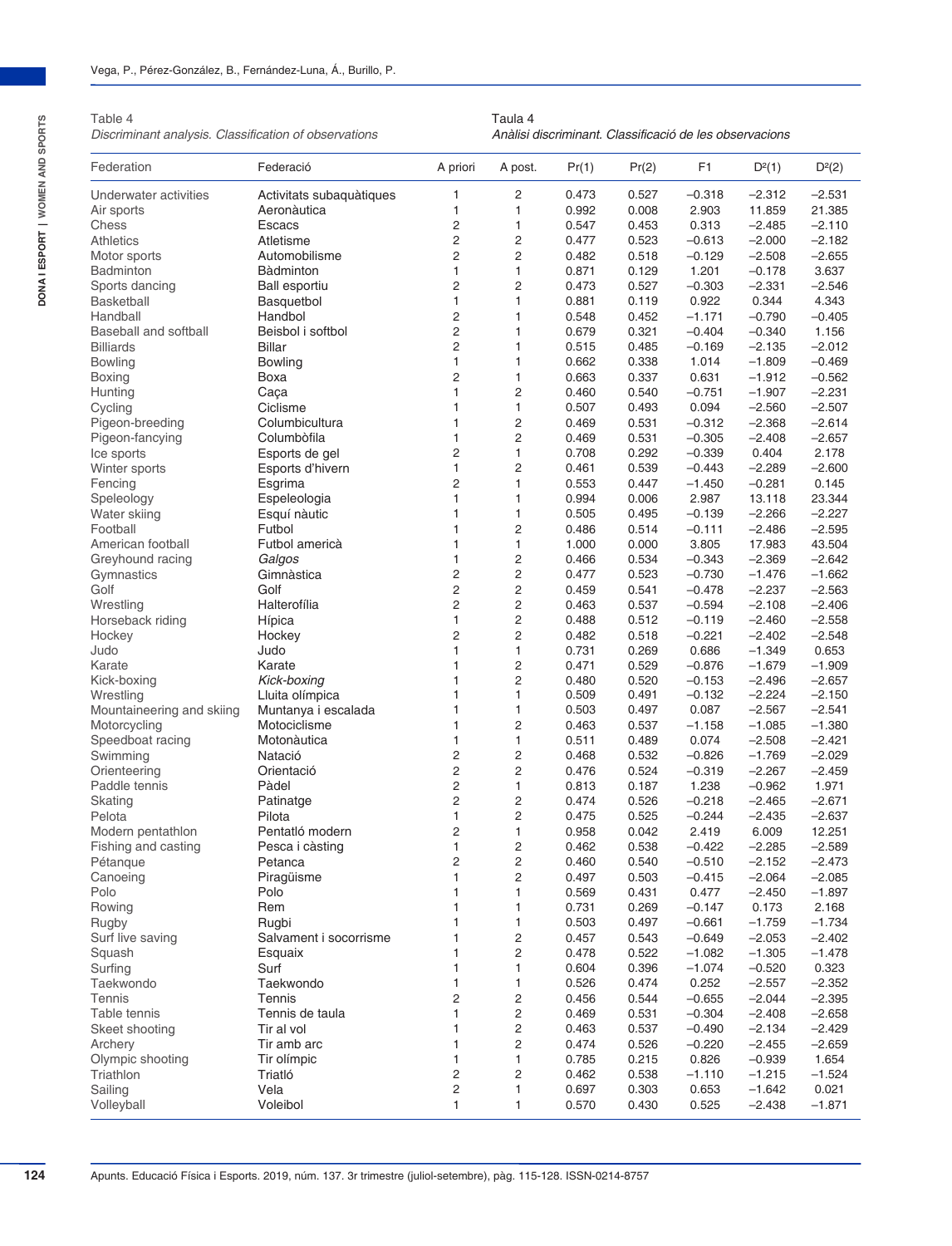| Table 5                                 |  |  |
|-----------------------------------------|--|--|
| Discriminant analysis. Confusion matrix |  |  |

| (Group) from / to |    |    | Total | % correct |
|-------------------|----|----|-------|-----------|
|                   | 19 | 19 | 38    | 50.00%    |
| $\overline{2}$    | 10 | 13 | 23    | 56.52%    |
| Total             | 29 | 32 | 61    | 52.46%    |

*Source:* Authors based on the data from the sample studied.

policy and their economic and operational performance. The summarised results can be seen in the confusion matrix in Table 5.

#### Taula 5 *Anàlisi discriminant. Matriu de confusió*

| (Grup) de / a |    | 2  | Total | % correcte |
|---------------|----|----|-------|------------|
| 1             | 19 | 19 | 38    | 50.00%     |
| 2             | 10 | 13 | 23    | 56.52%     |
| Total         | 29 | 32 | 61    | 52.46%     |

*Font:* Elaboració pròpia a partir de les dades de la mostra objecte d'estudi.

federacions i els seus resultats econòmics i operacionals. Els resultats resumits es van poder observar en la matriu de confusió de la taula 5.

#### **Discussion and Conclusions**

This study analysed gender diversity on the steering committees of Spanish sports federations from different vantage points: current female presence and evolution in this presence on the federations' steering committees, analysis of diversity in federation licences, and analysis of the influence of gender diversity on the economic and operational performance of each of the federations. Gender diversity is a topical issue in analyses of corporate governance. According to Laffarga Briones (2011), women managers of large corporations do as much as or more than their male counterparts in terms of professional dedication and personal and family effort, while they tend to be paid less and earn less professional recognition despite their high degree of engagement.

The steering committees of Spanish sports federations show a higher percentage of women than the boards of directors of the leading Spanish companies, yet somewhat lower than the European mean. In 2013, 11.9% (103 out of 865) of the steering committee members of Spanish sports federations were women, a figure higher than the 6.6% observed on the boards of directors of the leading Spanish companies (Mateos et al., 2010), yet lower than the 13.7% mean in European companies (European Commission, 2012b).

Furthermore, the recommendations of Law 3/2007 and the proposals from the European Commission on 11 November 2012 have not been met.

It is worth noting that in 2013, the federations for football ("*n*" total number of the steering committee = 58), fishing and casting  $(n = 14)$ ,

#### **Discussió i conclusions**

Apunts. Educació Física i Esports. 2019, núm. 137. 3r trimestre (juliol-setembre), pàg. 115-128. ISSN-0214-8757 **125DONA I ESPORT | WOMEN AND SPORTS** En aquest treball es va analitzar la diversitat de gènere en les juntes directives de les federacions esportives espanyoles des de diversos enfocaments: anàlisi actual i de l'evolució de la presència femenina en les juntes esportives de les federacions, anàlisis de la diversitat en les llicències federatives, i anàlisis de la influència de la diversitat de gènere amb el rendiment econòmic i operacional de cadascuna de les federacions. La diversitat de gènere és una qüestió d'actualitat en les anàlisis de govern corporatiu de les empreses. Segons Laffarga Briones (2011), les directives de grans corporacions fan tant o més que els seus homòlegs homes, en termes de dedicació professional i esforç personal i familiar, mentre que solen obtenir menors recompenses i reconeixement professional malgrat el seu alt grau d'implicació.

Les juntes directives de les federacions esportives espanyoles presenten un percentatge de dones una mica superior al dels consells d'administració de les principals empreses espanyoles, però una mica inferior a la mitjana europea. El 2013 hi havia un 11.9% (103 de 865) de dones en les juntes directives de les federacions esportives espanyoles, xifra superior al 6.6% observat en els consells d'administració de les principals empreses espanyoles (Mateos et al., 2010), però inferior al 13.7% de mitjana en empreses europees (European Commission, 2012b).

A més, no s'aconsegueixen les recomanacions de la Llei 3/2007 i de les propostes de Comissió Europea de l'11 de novembre de 2012.

Cal destacar que el 2013 les federacions de futbol (nombre "n" total de membres en la junta directiva = 58), pesca i càsting ( $n = 14$ ), taekwondo ( $n = 19$ ) i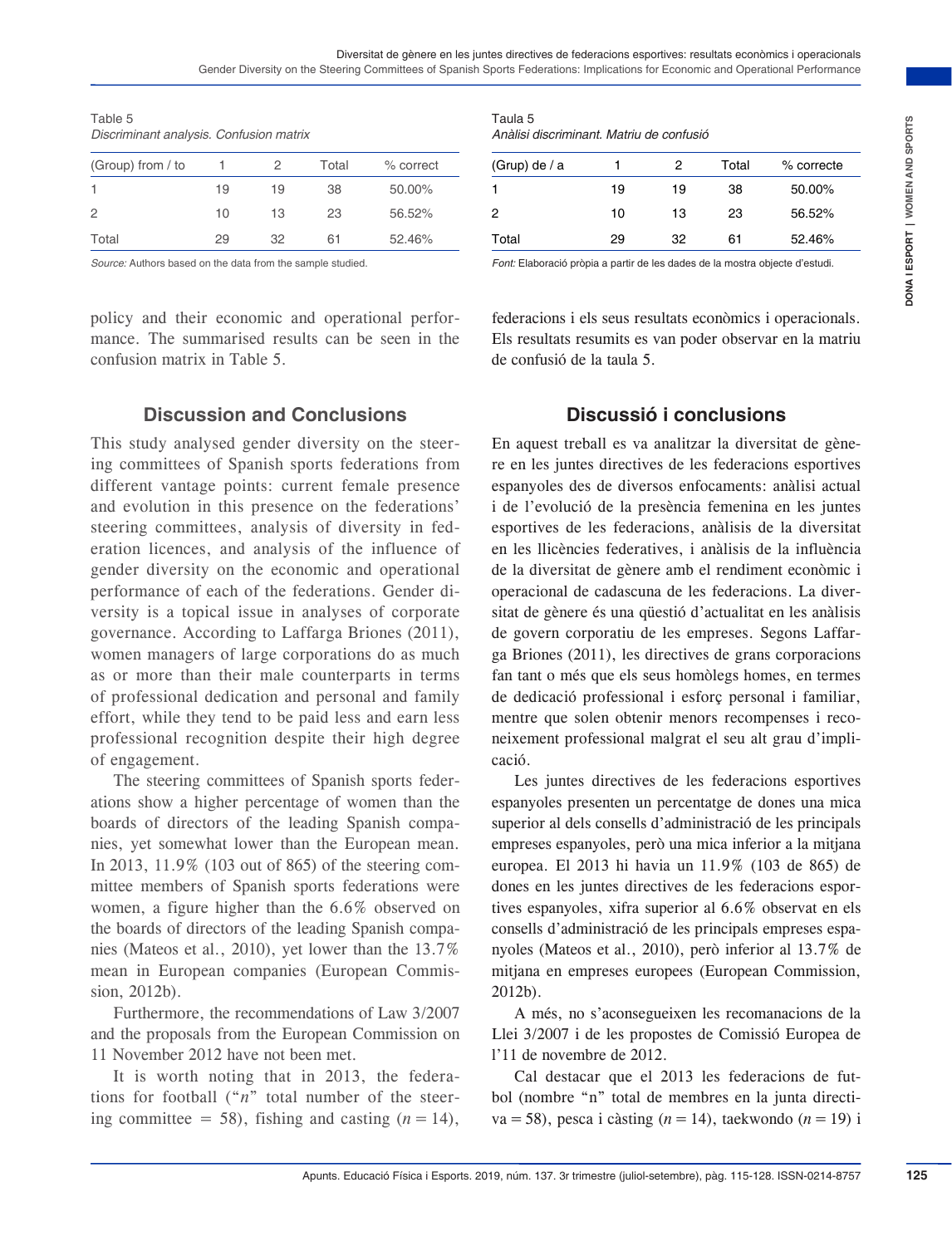taekwondo  $(n = 19)$  and skeet shooting  $(n = 17)$ exclusively had men on their steering committees. This figure – 6.5% of all the federations – contrasts with the 76.5% found on the boards of directors of the leading Spanish companies (Mateos et al., 2010). However, up to a total of 33 federations (54.1%) have only one woman on their steering committee as Castaño (2009) inquired into a symbolic female presence, that is, a presence that exists only to meet a quota, but whose executive capacity is unimportant, usually with very limited real, effective power. In this sphere, sports federations are more similar to the way companies in any sector work than to politics (Lombardo & Verge, 2017; Meier, 2014), even though they are organisations with delegated public functions.

Studies in other sectors have found statistically significant discrimination against women in professions dominated by men, in fields like engineering and computers science, and against men in professions dominated by women, such as secretarial and administrative work (Riach & Rich, 2006).

Based on the analysis of the five-year period 2008- 2013, we can conclude that the presence of women on the federations' steering committees is increasing gradually, albeit at a slower pace than the average in companies in the European Union (Muñoz-Repiso, 2016). Specifically, in this period it has gone from 9.9% to 11.9%. This evolution is not homogeneous in all Spanish sports federations: the percentage improved in 32 federations, while it decreased in 18. Furthermore, in terms of aggregate percentages, the increase in women on the steering committees has been slightly higher than the increase in the percentage of female sports licences, which went from 20.1 to 21%.

Finally, by performing discriminant analysis the influence of gender diversity on the economic and operational performance of the federations has been discarded. In this sense, the literature revealed a positive correlation between the presence of women and decision-making and profitability (Adler, 2001; Catalyst, 2004), while other studies found no correlation (Driga & Prior, 2008; Gallego, García, & Rodríguez, 2008; García, García, & Mora, 2008). The presence of women in sports federations is still considered too low (the one with the most has 25%) for their decision-making to exert a decisive influence compared tir a vol  $(n = 17)$  presenten exclusivitat masculina dins de la junta directiva. Aquesta xifra –6.5% del total de federacions– contrasta amb el 76.5% observat en els consells d'administració de les principals empreses espanyoles (Mateos et al., 2010). No obstant això, fins a un total de 33 federacions (54.1%) tan sols tenen una dona en la seva junta directiva com es preguntava Castaño (2009) sobre la presència femenina simbòlica. És a dir, es tracta d'una presència que existeix només per a complir una quota, però en la qual la seva capacitat executiva no és important, comptant amb un poder efectiu i real generalment molt limitat. Les federacions esportives mostren en aquest àmbit major proximitat al funcionament de les empreses de qualsevol sector que a la política (Lombardo i Verge, 2017; Meier, 2014), malgrat ser organitzacions amb funcions públiques delegades.

En estudis d'altres sectors s'ha observat una discriminació estadísticament significativa cap a les dones en les professions dominades pels homes, en camps com l'enginyeria o informàtica, i cap als homes en les dominades per les dones, com en les tasques de secretaria i administració (Riach i Rich, 2006).

De l'anàlisi evolutiva en el lustre 2008-2013 es pot concloure que la presència de dones en la junta directiva de les federacions s'està incrementant gradualment, encara que a menor ritme que la mitjana de les empreses de la Unió Europea (Muñoz-Repiso, 2016). En concret, en aquest període s'ha passat d'un 9.9 a un 11.9%. Aquesta evolució no és homogènia en totes les federacions esportives espanyoles: 32 federacions van millorar el percentatge mentre que 18 el van reduir. A més, de manera percentual agregada, l'increment de dones en les juntes directives ha estat lleugerament superior a l'increment del percentatge de llicències esportives femenines, que han passat del 20.1 al 21%.

Finalment, mitjançant la realització d'una anàlisi discriminant s'ha descartat la influència de la diversitat de gènere en els rendiments econòmics i operacionals de les federacions. En aquest sentit, s'ha trobat entre la literatura existent correlació positiva entre presència de dones en la presa de decisions i la rendibilitat (Adler, 2001; Catalyst, 2004), mentre que uns altres no troben cap mena de correlació (Driga i Prior, 2008; Gallego, García i Rodríguez, 2008; García, García i Mora, 2008). Es considera que la presència de dones en les federacions esportives és encara massa baixa (25% la que més dones té) perquè la seva presa de decisions influeixi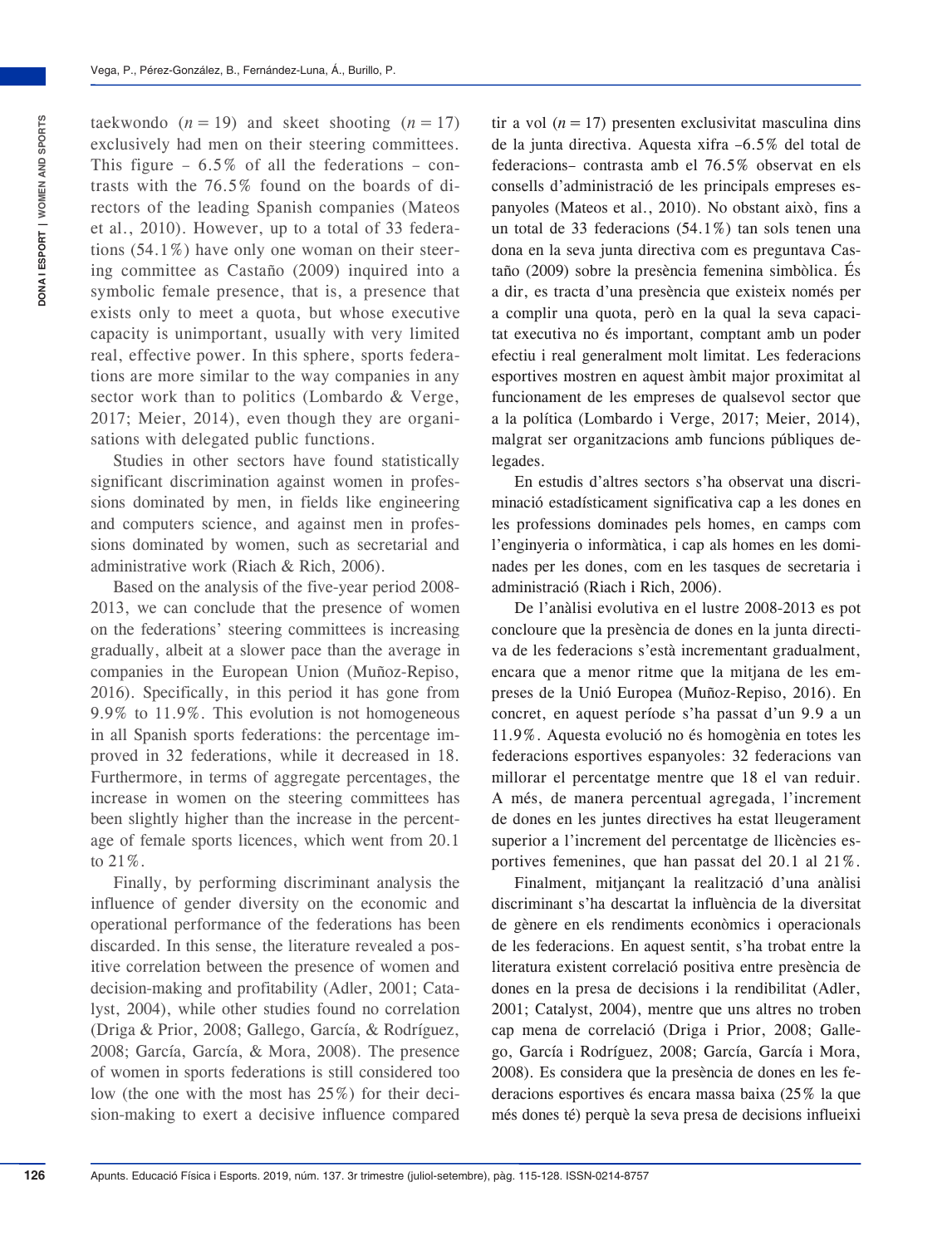to others with a lower female presence or no women at all.

In short, gender inequality still exists on the steering committees of Spanish sports federations, although it is decreasing and does not significantly affect the economic and operational performance of the federations. It is essential to continue analysing these figures in the future to confirm the trends found in this study.

#### **Conflict of Interests**

No conflict of interest was reported by the authors.

de forma determinada sobre altres amb presència menor o nul·la de dones.

presence or no women<br>
and both and the setels.<br>
and the sum. In detections and the sum. In detections control in the sum of the sum of the sum of the set of the sum of the set of the sum of the set of the sum of the set of En definitiva, la desigualtat de gènere existeix encara en les juntes directives de les federacions espanyoles, encara que està disminuint, i sense que això afecti de manera significativa els rendiments econòmics i operacionals de les federacions. Caldrà continuar analitzant aquests valors en el futur per a confirmar les tendències observades en aquesta recerca.

## **Conflicte d'interessos**

Les autories no han comunicat cap conflicte d'interessos.

- Adler, R. D. (2001). *Women in the executive suite correlate to high profits. Working paper*. European Project on Equal Pay.
- Ahern, K. R., & Dittmar, A. K. (2012). The changing of the boards: The impact on firm valuation of mandated female board representation. *Quarterly Journal of Economics, 127*(1), 137-197. [doi:10.1093/](https://doi.org/10.1093/qje/qjr049)  $q$ ie/ $q$ ir $049$
- Alfaro, E., Vázquez, B., Gallardo, J. M., & Ferro, S. (2012). La participación de las mujeres dentro de la Dirección General de Deportes de la Comunidad de Madrid y las federaciones deportivas madrileñas. *Revista Cronos, 11*(2), 7-16.
- Alfaro, E., Vázquez, B., Gallardo, J. M., & Ferro, S. (2013). Mujeres en puestos de responsabilidad dentro de las organizaciones públicas deportivas de la Comunidad de Madrid. *Revista Ágora para la EF y el Deporte, 15*(1), 40-53.
- Alimo-Metcalfe, B. (1995). An investigation of female and male constructs of leadership and empowerment. *Women in Management Review, 10*(2), 3-8. [doi:10.1108/09649429510146901](https://doi.org/10.1108/09649429510146901)
- Berenguer, C., Cerver, E., Torre, A., & Torcal, V. (2004). El estilo directivo de las mujeres y su influencia sobre la gestión del equipo de trabajo en las cooperativas valencianas. *Revista CIRIEC-España, 50*, 123-149.
- Burgess, Z., & Tharenou, P. (2002). Women board directors: Characteristics of the few. *Journal of Business Ethics, 37*(1), 39-49. [doi:10.1023/A:1014726001155](https://doi.org/10.1023/A:1014726001155)
- Catalyst (2004). *The bottom line: Connecting corporate performance and gender diversity*. New York: Autor.
- Castaño, C. (Ed.). (2009). *Mujeres y poder empresarial en España*. Madrid: Instituto de la Mujer (Ministerio de Igualdad).
- Castañón Rodríguez, J. (abril, 2007). Mujer, idioma y fútbol en España (1904-2004). *Lecturas: Educación Física y Deportes, 107*. Recuperat de [https://www.efdeportes.com/efd107/mujer-idioma-y-futbol](https://www.efdeportes.com/efd107/mujer-idioma-y-futbol-en-espana-1904-2004.htm)[en-espana-1904-2004.htm](https://www.efdeportes.com/efd107/mujer-idioma-y-futbol-en-espana-1904-2004.htm)
- Castillo-Andrés, O., Campos-Mesa, M. C., & Ries, F. (2013). Gender equity in physical education from the perspective of achievement goal theory. *Journal of Sport and Health Research, 5*(1), 57-70.
- COE. (2018). Comité Olímpico Español. Asamblea General. Recuperat de [http://www.coe.es/COE/bd\\_perso.nsf/AD8EFBE3D71DF991C1](http://www.coe.es/COE/bd_perso.nsf/AD8EFBE3D71DF991C1257DA30049C9FC?OpenView&query=ASAMBLEA+GENERAL) [257DA30049C9FC?OpenView&query=ASAMBLEA+GENERAL](http://www.coe.es/COE/bd_perso.nsf/AD8EFBE3D71DF991C1257DA30049C9FC?OpenView&query=ASAMBLEA+GENERAL)
- Croson, R., & Gneezy, U. (2009). Gender differences in preferences. *Journal of Economic Literature, 47*, 1-27. [doi:10.1257/jel.47.2.448](https://doi.org/10.1257/jel.47.2.448)

## *References Referències*

- CSD. (2014). *Principales acontecimientos y marcas del deporte español en el año 2013*. Madrid: Consejo Superior de Deportes.
- Piedra, J. (2008). *Discriminaciones económicas de las mujeres en el deporte de alto nivel.* Presentat al IV Congreso Internacional y XXV Nacional de Educación Física (Còrdoba, 2-5 d'abril de 2008): "Los hombres enseñando aprenden". Sèneca (Epst. 7, 8).
- Devís-Devís, J., Valenciano, J., Villamón, M., & Pérez-Samaniego, V. (2010). Disciplinas y temas de estudio en ciencias de la actividad física y del deporte. *Revista Internacional de Medicina y Ciencias de la Actividad Física y del Deporte, 10*(37), 150-166.
- Dezso, C., & Ross, D. (2011). Does female representation in top management improve firm performance? A panel data investigation. Recuperat 25 de [https://papers.ssrn.com/sol3/papers.cfm?abstract\\_](https://papers.ssrn.com/sol3/papers.cfm?abstract_id=1088182)  $id = 1088182$
- Dobbin, F., & Kalev, A. (2007). The architecture of inclusion: Evidence from corporate diversity programs. *Harvard Journal of Law and Gender, 30*, 279-302.
- Driga, O., & Prior, D. (2008). Start-up conditions and performance of women - and men - controlled businesses in manufacturing industries. Presentat al *1st Workshop on Diversity, Gender, Governance and Accounting.* ASEPUC, Carmona, Sevilla.
- European Commission. (2012a). Propuesta de Directiva del Parlamento Europeo y del Consejo destinada a mejorar el equilibrio de género entre los administradores no ejecutivos de las empresas cotizadas y por la que se establecen medidas afines Recuperat de [http://ec.europa.eu/](http://ec.europa.eu/transparency/regdoc/rep/1/2012/ES/1-2012-614-ES-F1-1.Pdf) [transparency/regdoc/rep/1/2012/ES/1-2012-614-ES-F1-1.Pdf](http://ec.europa.eu/transparency/regdoc/rep/1/2012/ES/1-2012-614-ES-F1-1.Pdf)
- European Commission. (2012b). *Women in economic decision-making in the EU*. Luxemburg: European Commission
- Fernández, J. A. (2015). La mujer en los cargos de dirección del movimiento olímpico. *Materiales para la Historia del Deporte, 2*, 220-227.
- Gallego, I., García, I. M., & Rodríguez, L. (2008). The influence of gender diversity on corporate performance. Presentat al *1st Workshop on Diversity, Gender, Governance and Accounting. ASEPUC*. Carmona, Sevilla.
- García, J. M., García, B., & Mora, A. (2008). Gender diversity on the board and earnings quality. *Workshop on Diversity, Gender, Governance and Accounting.* ASEPUC, Carmona, Sevilla.
- Goldin, C. (2006). The quiet revolution that transformed women's employment, education, and family. *American Economic Review, 96*, 1-21. [doi:10.1257/000282806777212350](https://doi.org/10.1257/000282806777212350)